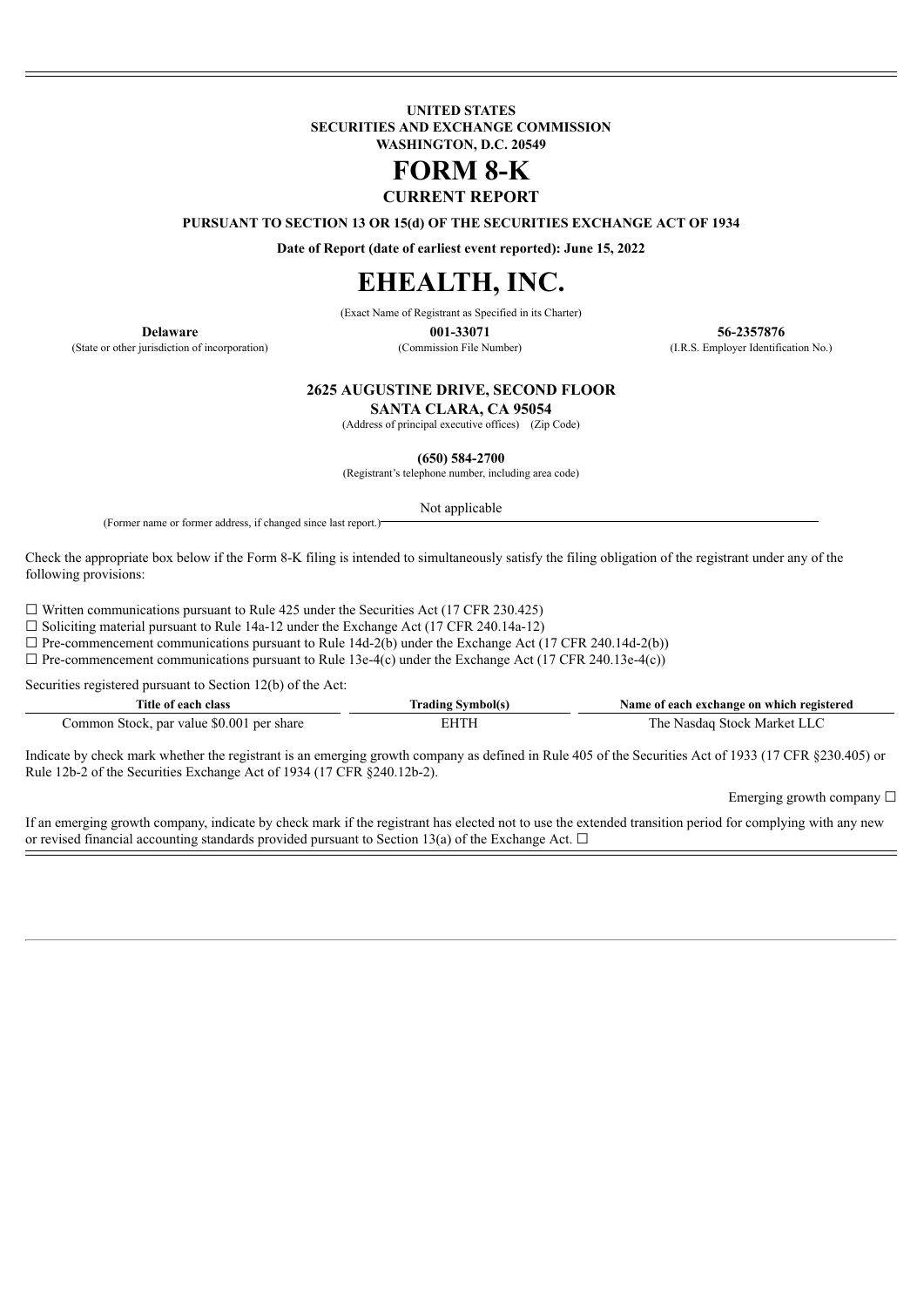## Item 5.02 Departure of Directors or Certain Officers; Election of Directors; Appointment of Certain Officers; Compensatory **Arrangements of Certain Officers.**

#### (e) Amendment to the Amended and Restated 2014 Equity Incentive Plan

On June 15, 2022, at the 2022 annual meeting of stockholders (the "Annual Meeting") of eHealth, Inc. (the "Company"), the stockholders of the Company approved an amendment to the Company's Amended and Restated 2014 Equity Incentive Plan to increase the maximum number of shares that may be issued by 3,000,000 shares. A summary description of the Amended and Restated 2014 Equity Incentive Plan is set forth in the Company's definitive proxy statement filed with the U.S. Securities and Exchange Commission on May 2, 2022 (the "Proxy Statement") and is qualified in its entirety by reference to the full text of the Amended and Restated 2014 Equity Incentive Plan, a copy of which is filed as Exhibit 10.1 to this Form 8-K.

#### **Item 5.07 Submission of Matters to a Vote of Security Holders.**

The Company held the Annual Meeting on June 15, 2022. A total of 22,194,880 shares of common stock and 2,250,000 shares of Series A preferred stock were represented at the Annual Meeting. Each holder of our common stock was entitled to one vote for each share of common stock held by the holder as of the close of business on April 19, 2022, and the holder of 2,250,000 shares of our Series A preferred stock was entitled to 3,404,036 votes. An aggregate of 25,598,916 votes were represented at the Annual Meeting, or 84.65% of the total voting power of the shares of our capital stock entitled to vote.

Summarized below are the final voting results for each proposal submitted to a vote of the stockholders at the Annual Meeting:

Proposal 1 – Election of Directors. Our stockholders voted to elect three Class I directors (A. John Hass, Francis S. Soistman and Aaron C. Tolson) to serve for terms of three years and until their respective successors are duly elected and qualified, subject to earlier resignation or removal, with voting results as follows:

| Name                | Votes For  | Votes Withheld | <b>Broker Non-Votes</b> |
|---------------------|------------|----------------|-------------------------|
| A. John Hass        | 19,720,558 | 2,916,373      | 2,961,985               |
| Francis S. Soistman | 22,318,114 | 318,817        | 2,961,985               |
| Aaron C. Tolson     | 22,199,616 | 437,315        | 2,961,985               |

Proposal 2 – Ratification of the Appointment of Independent Registered Public Accounting Firm. Our stockholders voted to ratify the appointment of Ernst & Young LLP as our independent registered public accounting firm for the fiscal year ending December 31, 2022, with voting results as follows:

| votes For                  | votes<br>Against | bstain | Non-Votes<br>Broker      |
|----------------------------|------------------|--------|--------------------------|
| 200.56<br>$\sim$<br>$\sim$ | 205<br>-----     | n.     | $\overline{\phantom{a}}$ |

Proposal 3 – A Vote to Approve, on an Advisory Basis, the Compensation of our Named Executive Officers. Our stockholders approved the compensation of our chief executive officer and our other Named Executive Officers named in the proxy statement for the Annual Meeting, with voting results as follows:

| Votes For | Votes Against           | Abstain | Broker Non-Votes |
|-----------|-------------------------|---------|------------------|
| /104,867  | 713.929<br>. <i>.</i> . | 818,13. | .961.985         |

Proposal 4 – A Vote to Approve an Amendment to our Amended and Restated 2014 Equity Incentive Plan. Our stockholders voted to approve the proposed amendment to our Amended and Restated 2014 Equity Incentive Plan to increase the maximum number of shares that may be issued by 3,000,000 shares, with voting results as follows:

| Votes For | Against<br>Votes | Abstain       | Broker Non-Votes |
|-----------|------------------|---------------|------------------|
| 170.22    | 255.101          | $,40^{\circ}$ | .961.985         |
|           | - 1 9            | ۱02           | . .              |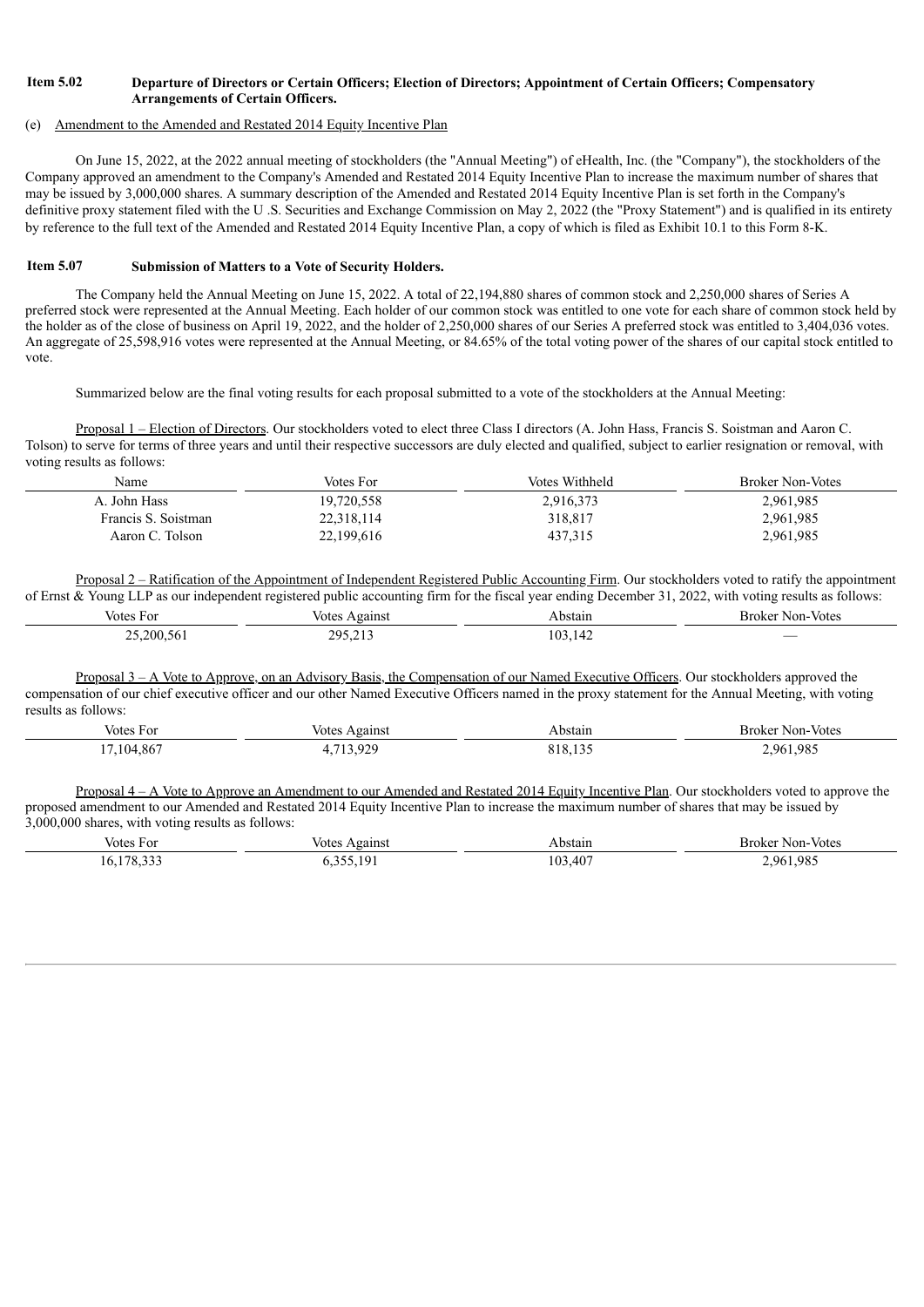## **Item 9.01 Financial Statements and Exhibits.**

(d) Exhibits

#### **Exhibit No. Description**

10.1 [Amended](#page-4-0) and [Restated](#page-4-0) 2014 [Equity](#page-4-0) [Incentive](#page-4-0) Plan

104 Cover Page Interactive Data File (embedded within the Inline XBRL document)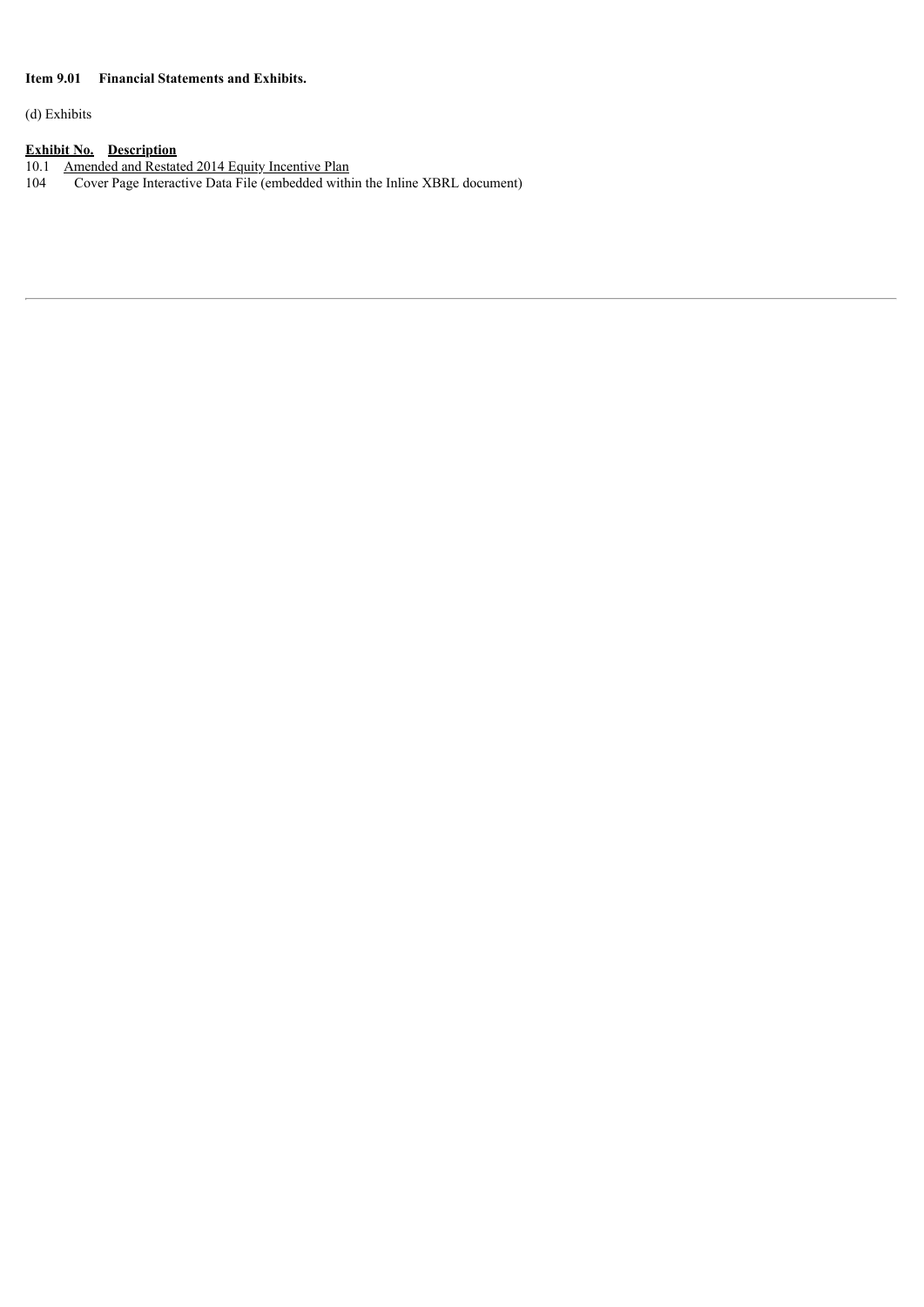## **SIGNATURE**

Pursuant to the requirements of the Securities Exchange Act of 1934, the registrant has duly caused this report to be signed on its behalf by the undersigned hereunto duly authorized.

Date: June 21, 2022 /s/ Julian Hwang

**eHealth, Inc.**

Julian Hwang *Interim General Counsel*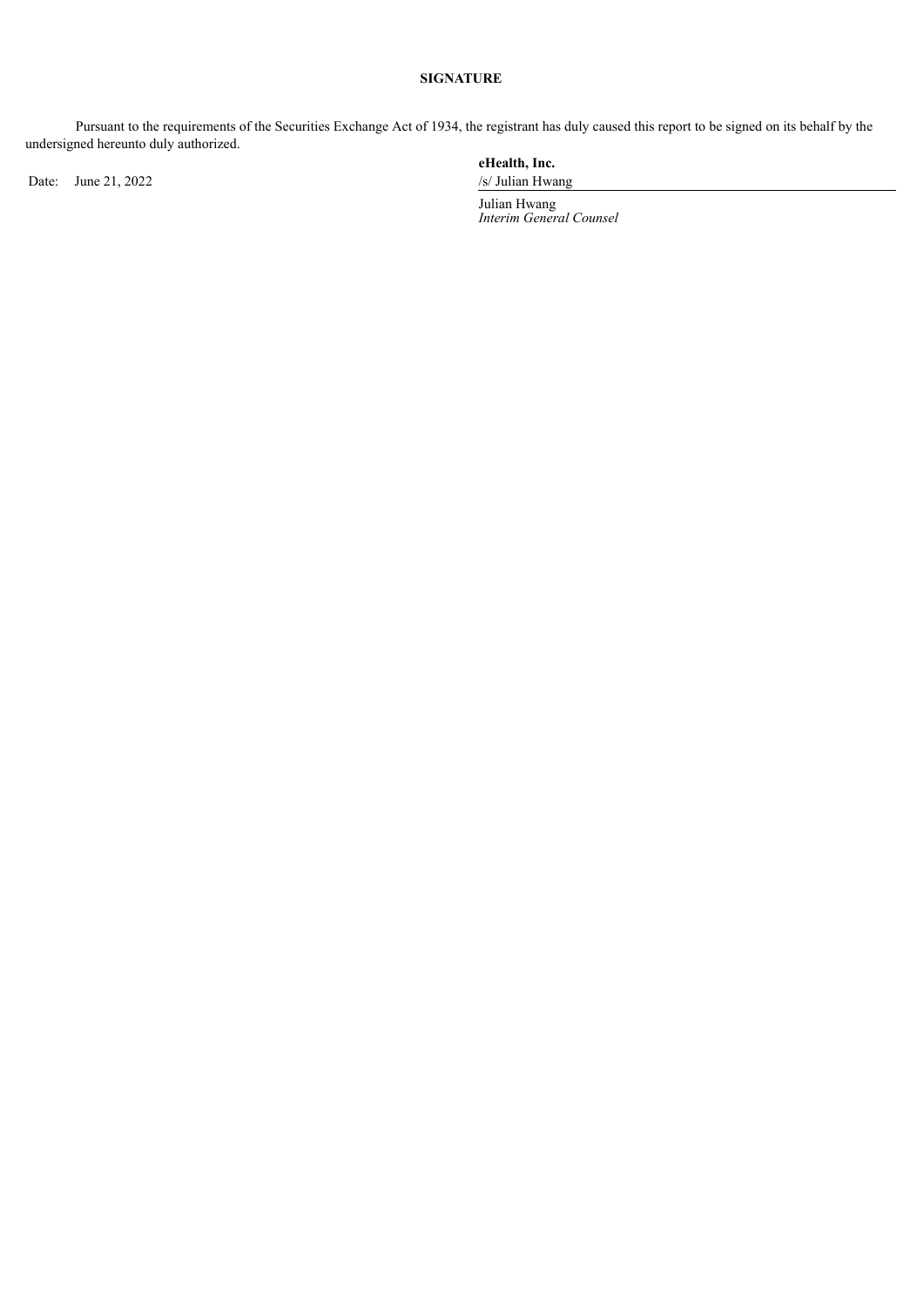<span id="page-4-0"></span>**EHEALTH, INC. AMENDED AND RESTATED 2014 EQUITY INCENTIVE PLAN**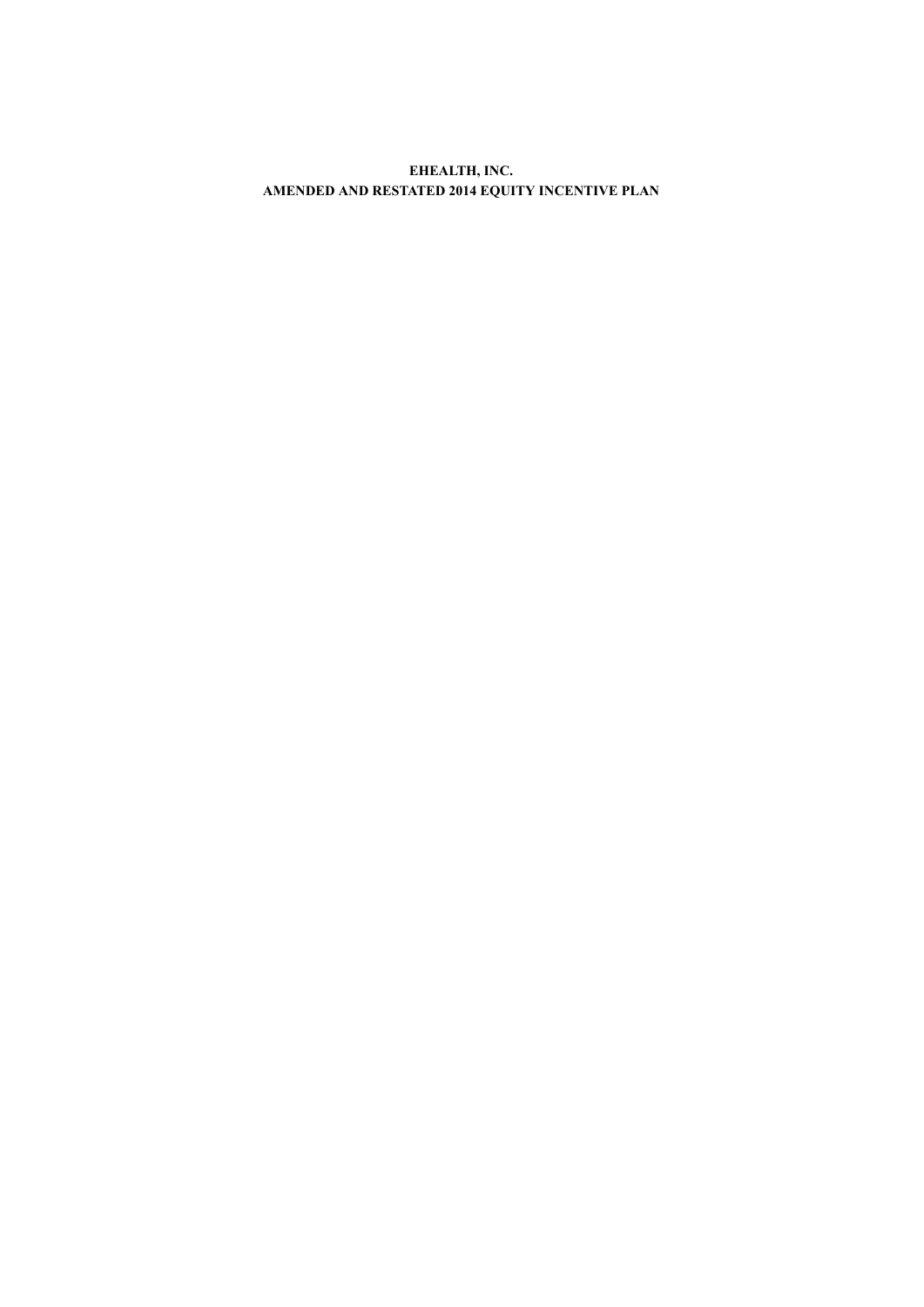## TABLE OF CONTENTS

|                   |                                                     | Page           |
|-------------------|-----------------------------------------------------|----------------|
| <b>ARTICLE 1.</b> | <b>INTRODUCTION.</b>                                |                |
| <b>ARTICLE 2.</b> | <b>ADMINISTRATION.</b>                              | 1              |
|                   | 2.1 Administrator                                   |                |
|                   | 2.2 Administrator Responsibilities                  |                |
|                   | 2.3 Committee for Non-Officer Grants                |                |
|                   | 2.4 No Repricing                                    | 1              |
| <b>ARTICLE 3.</b> | <b>SHARES AVAILABLE FOR GRANTS.</b>                 |                |
|                   | <b>3.1 Basic Limitation</b>                         |                |
|                   | 3.2 Shares Returned to Reserve                      | 2              |
|                   | 3.3 Dividend Equivalents                            | $\overline{c}$ |
| <b>ARTICLE 4.</b> | <b>ELIGIBILITY.</b>                                 | $\overline{2}$ |
|                   | <b>4.1 Incentive Stock Options</b>                  | $\overline{2}$ |
|                   | <b>4.2 Other Grants</b>                             | $\overline{c}$ |
| <b>ARTICLE 5.</b> | <b>OPTIONS.</b>                                     | $\overline{c}$ |
|                   | 5.1 Stock Option Agreement                          | $\overline{2}$ |
|                   | <b>5.2 Number of Shares</b>                         | $\overline{c}$ |
|                   | 5.3 Exercise Price                                  | $\mathfrak{Z}$ |
|                   | 5.4 Exercisability and Term                         | 3              |
| <b>ARTICLE 6.</b> | PAYMENT FOR OPTION SHARES.                          | 3              |
|                   | <b>6.1 General Rule</b>                             | 3              |
|                   | <b>6.2 Surrender of Stock</b>                       | 3              |
|                   | <b>6.3 Exercise/Sale</b>                            | 3              |
|                   | <b>6.4 Promissory Note</b>                          | 3              |
|                   | <b>6.5 Other Forms of Payment</b>                   | 3              |
| <b>ARTICLE 7.</b> | <b>AUTOMATIC AWARD GRANTS TO OUTSIDE DIRECTORS.</b> | 3              |
|                   | <b>7.1 Initial Grants</b>                           | 3              |
|                   | <b>7.2 Annual Grants</b>                            | 3              |
|                   | 7.3 Accelerated Exercisability                      | $\overline{4}$ |
|                   | <b>7.4 Exercise Price</b>                           | 4              |
|                   | 7.5 Term                                            | 4              |
| <b>ARTICLE 8.</b> | STOCK APPRECIATION RIGHTS.                          |                |
|                   | 8.1 SAR Agreement                                   | 4              |
|                   | 8.2 Number of Shares                                | 4              |
|                   | <b>8.3 Exercise Price</b>                           | 4              |
|                   | 8.4 Exercisability and Term                         | 4              |

i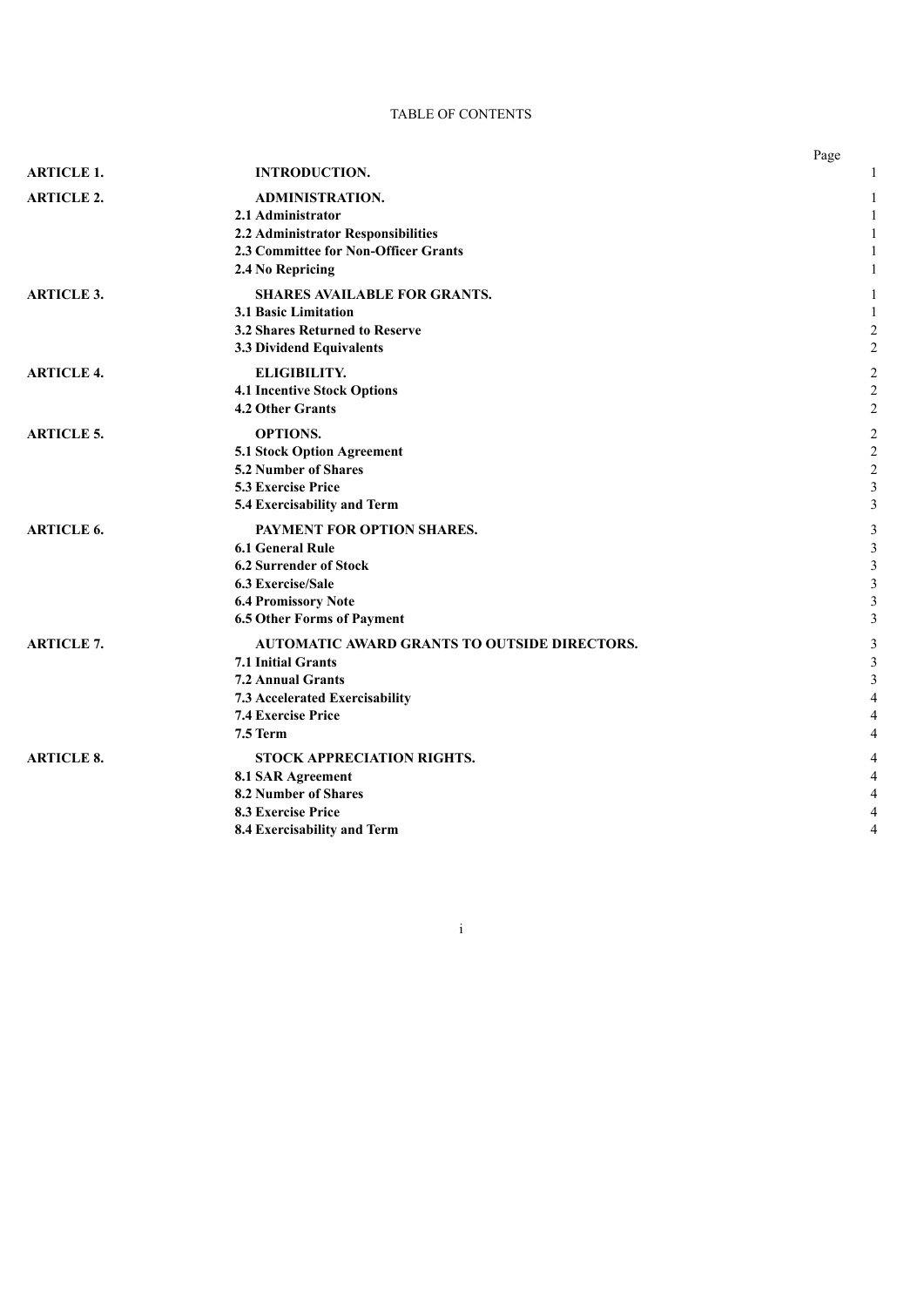|                    | 8.5 Exercise of SARs                                      | 4              |
|--------------------|-----------------------------------------------------------|----------------|
| <b>ARTICLE 9.</b>  | <b>RESTRICTED SHARES.</b>                                 | 5              |
|                    | 9.1 Restricted Stock Agreement                            | 5              |
|                    | 9.2 Payment of Awards                                     | 5              |
|                    | <b>9.3 Vesting Conditions</b>                             | 5              |
|                    | 9.4 Voting and Dividend Rights                            | 5              |
| <b>ARTICLE 10.</b> | <b>STOCK UNITS.</b>                                       | 5              |
|                    | 10.1 Stock Unit Agreement                                 | 5              |
|                    | 10.2 Payment for Awards                                   | 5              |
|                    | <b>10.3 Vesting Conditions</b>                            | 5              |
|                    | 10.4 Voting and Dividend Rights                           | 6              |
|                    | 10.5 Form and Time of Settlement of Stock Units           | 6              |
|                    | 10.6 Death of Recipient                                   | 6              |
|                    | 10.7 Creditors' Rights                                    | 6              |
| <b>ARTICLE 11.</b> | ADJUSTMENTS, DISSOLUTION OR LIQUIDATION, REORGANIZATION.  | 6              |
|                    | 11.1 Adjustments                                          | 6              |
|                    | 11.2 Dissolution or Liquidation                           | $\overline{7}$ |
|                    | 11.3 Change in Control                                    | 7              |
| <b>ARTICLE 12.</b> | PERFORMANCE-BASED COMPENSATION UNDER CODE SECTION 162(m). | 8              |
|                    | 12.1 General                                              | 8              |
|                    | <b>12.2 Performance Goals</b>                             | $\,$ 8 $\,$    |
|                    | <b>12.3 Procedures</b>                                    | $\,$ 8 $\,$    |
|                    | <b>12.4 Additional Limitations</b>                        | $\,$ 8 $\,$    |
| <b>ARTICLE 13.</b> | <b>LIMITATION ON RIGHTS.</b>                              | 8              |
|                    | 13.1 Retention Rights                                     | $\,$ 8 $\,$    |
|                    | 13.2 Stockholders' Rights                                 | $\,$ 8 $\,$    |
|                    | <b>13.3 Regulatory Requirements</b>                       | 9              |
|                    | 13.4 Transferability of Awards                            | 9              |
| <b>ARTICLE 14.</b> | WITHHOLDING TAXES.                                        | 9              |
|                    | 14.1 General                                              | 9              |
|                    | 14.2 Share Withholding                                    | 9              |
| <b>ARTICLE 15.</b> | <b>FUTURE OF THE PLAN.</b>                                | 9              |
|                    | 15.1 Term of the Plan                                     | 9              |
|                    | 15.2 Amendment or Termination                             | 9              |
|                    | 15.3 Stockholder Approval                                 | 9              |
| <b>ARTICLE 16.</b> | DEFINITIONS.                                              | 9              |
|                    |                                                           |                |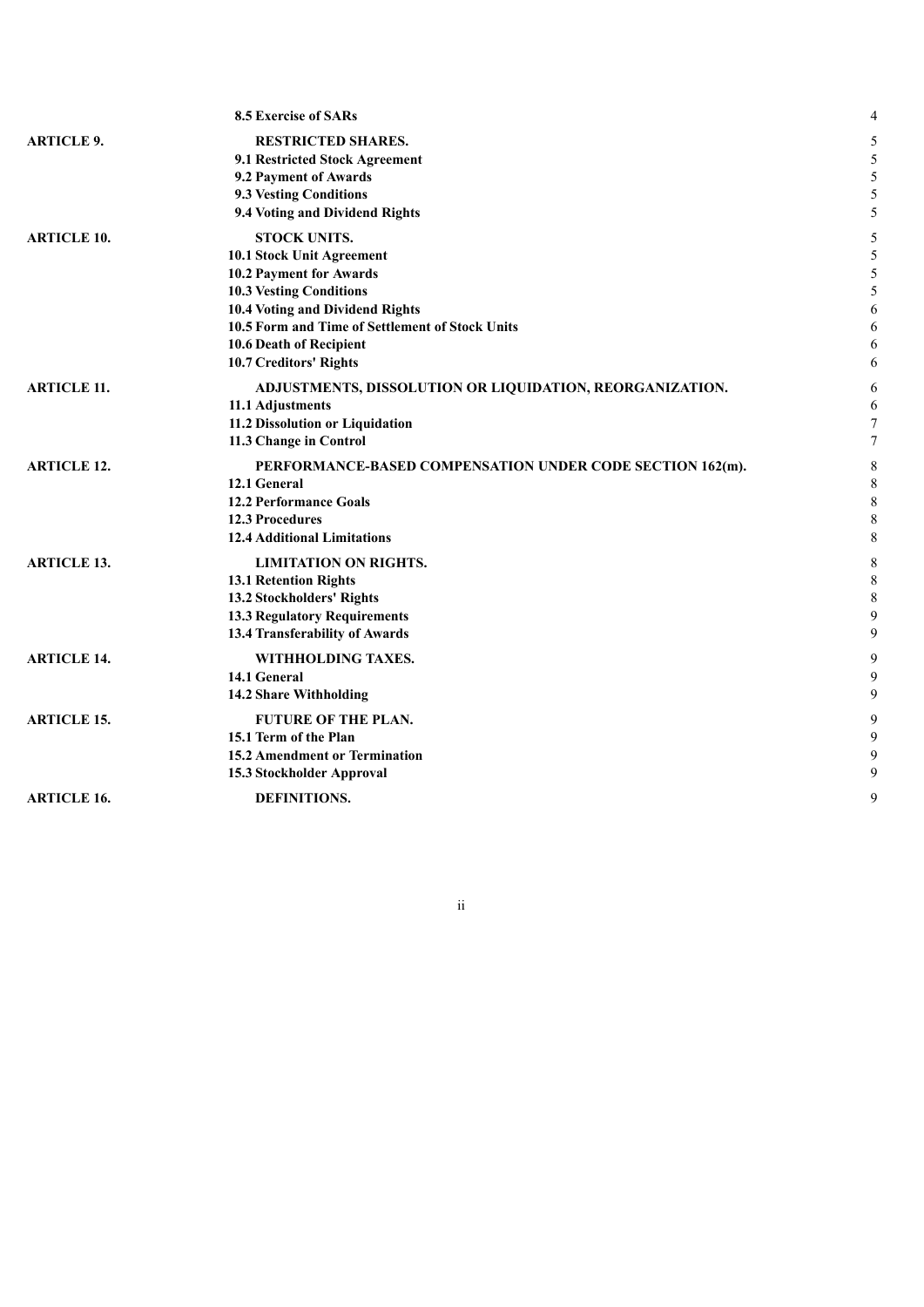#### **EHEALTH, INC.**

#### **AMENDED AND RESTATED 2014 EQUITY INCENTIVE PLAN**

#### **ARTICLE 1.** INTRODUCTION.

The Plan was established effective as of June 12, 2014, the date of its original approval by stockholders of the Company (the "**Effective Date**"), was amended and restated as of June 11, 2019 and as of June 15, 2022. The purpose of the Plan is to promote the long-term success of the Company and the creation of stockholder value by (a) encouraging Employees, Outside Directors and Consultants to focus on the Company's performance, (b) encouraging the attraction and retention of Employees, Outside Directors and Consultants with exceptional qualifications and (c) linking Employees, Outside Directors and Consultants directly to stockholder interests through increased stock ownership. The Plan seeks to achieve this purpose by providing for Awards in the form of Restricted Shares, Stock Units, Options (which may constitute ISOs or NSOs) or SARs.

The Plan shall be governed by, and construed in accordance with, the laws of the State of Delaware (except its choice-of-law provisions).

#### **ARTICLE 2.** ADMINISTRATION.

**2.1** Administrator. The Committee shall serve as Administrator of the Plan. The Committee shall consist of no less than two (2) Outside Directors who shall be appointed by the Board. The Committee shall be comprised solely of Outside Directors who are (a) "outside directors" under Section 162(m) of the Code, (b) "non-employee directors" under Rule 16b-3 of the Exchange Act, and (c) who meet any listing standards prescribed by the principal securities market on which the Company's equity securities are traded.

**2.2** Administrator Responsibilities. The Administrator shall (a) select the Employees, Outside Directors and Consultants who are to receive Awards under the Plan, (b) determine the type, number, vesting requirements and other features and conditions of such Awards, (c) interpret the Plan and the terms of the Awards, and (d) make all other decisions relating to the operation of the Plan. The Administrator may adopt such rules or guidelines as it deems appropriate to implement the Plan and amend any Award, subject to the consent of the holder of such Award to the extent required by applicable law. The Administrator's determinations under the Plan shall be final and binding on all persons.

**2.3** Committee for Non-Officer Grants. The Committee may delegate all or part of its authority and power under the Plan to a secondary committee of the Board or officers of the Company, that may administer the Plan with respect to Employees and Consultants who are not Outside Directors and are not considered executive officers of the Company under section 16 of the Exchange Act, may grant Awards under the Plan to such Employees and Consultants and may determine all features and conditions of such Awards. Notwithstanding the foregoing, with respect to Awards intended to qualify as performance-based compensation under Section 162(m) of the Code, the Committee many not delegate its authority with respect to such Awards if doing so would cause such Awards to fail to so qualify. Within the limitations of this Section 2.3, any reference in the Plan to the Administrator shall include such secondary committee.

**2.4** No Repricing. The Administrator may not reduce the Exercise Price for an Option or SAR, other than pursuant to Article 11. This shall include, without limitation, a repricing of the Option or SAR as well as an Option or SAR exchange program whereby the Participant agrees to cancel an existing Option in exchange for an Option, SAR, cash or other Award.

#### **ARTICLE 3.** SHARES AVAILABLE FOR GRANTS.

**3.1** Basic Limitation. Common Shares issued pursuant to the Plan may be authorized but unissued shares or treasury shares. The aggregate number of Common Shares issued under the Plan shall not exceed 10,000,000.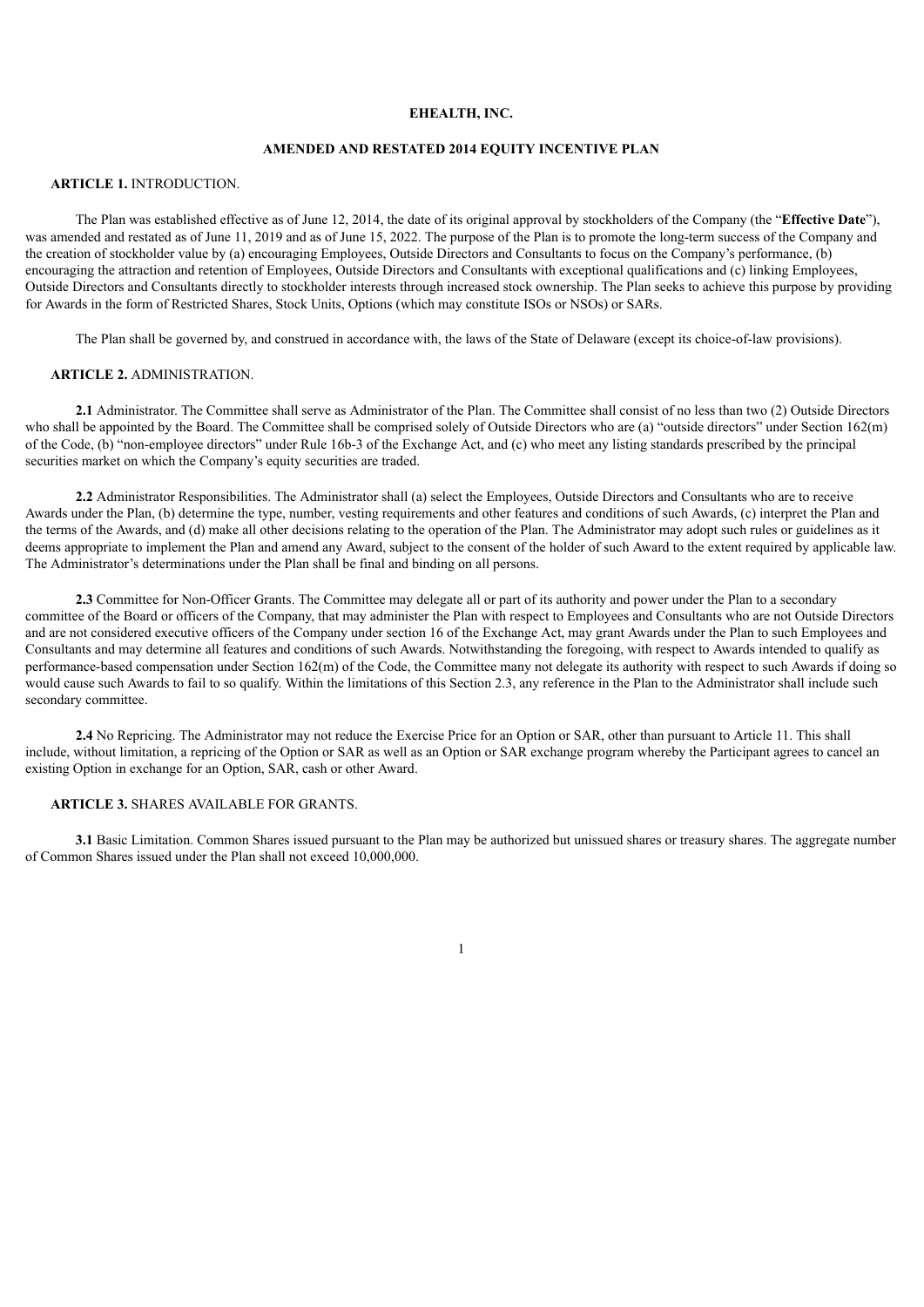The Company's 2006 Equity Incentive Plan will be terminated on the Effective Date if this Plan is approved by Company stockholders at the Company's 2014 Annual Meeting of Stockholders (but awards outstanding under the 2006 Incentive Plan shall continue in accordance with their respective terms and conditions). The limitations of this Section 3.1 shall be subject to adjustment pursuant to Article 11.

**3.2** Shares Returned to Reserve. If Restricted Shares or Common Shares issued upon the exercise of Options under the Plan are forfeited or repurchased, then such shares of Stock shall again become available for Awards under the Plan. If Stock Units, Options or SARs under the Plan are forfeited or terminate for any other reason before being exercised or settled, then the corresponding shares of Stock shall again become available for Awards under the Plan. Notwithstanding the foregoing, the following Common Shares shall not again become available for Awards or increase the number of Common Shares available for grant under the Plan: (i) Stock tendered by the Participant or withheld by the Company in payment of the purchase price of an Option issued under the Plan, (ii) Stock tendered by the Participant or withheld by the Company to satisfy any tax withholding obligation with respect to an Award, (iii) Stock repurchased by the Company with proceeds received from the exercise of an Option issued under the Plan, and (iv) Stock subject to a SAR issued under this Plan that are not issued in connection with the stock settlement of that SAR upon its exercise. To the extent an Award under the Plan is paid out in cash rather than Stock, such cash payment shall not reduce the number of Common Shares available for issuance under the Plan.

**3.3** Dividend Equivalents. Any dividend equivalents paid or credited under the Plan shall, if paid in Common Shares, be applied against the number of Common Shares that may be issued under the Plan. Any dividend equivalents paid or credited under the Plan shall, if paid in cash, not be applied against the number of Common Shares that may be issued under the Plan.

#### **ARTICLE 4.** ELIGIBILITY.

**4.1** Incentive Stock Options. Only Employees who are common-law employees of the Company, a Parent or a Subsidiary shall be eligible for the grant of ISOs. In addition, an Employee who owns more than 10% of the total combined voting power of all classes of outstanding stock of the Company or any of its Parents or Subsidiaries shall not be eligible for the grant of an ISO unless the requirements set forth in section  $422(c)(5)$  of the Code are satisfied.

**4.2** Other Grants. Only Employees, Outside Directors and Consultants shall be eligible for the grant of Restricted Shares, Stock Units, NSOs or SARs.

#### **ARTICLE 5.** OPTIONS.

**5.1** Stock Option Agreement. Each grant of an Option under the Plan shall be evidenced by a Stock Option Agreement between the Optionee and the Company. Such Option shall be subject to all applicable terms of the Plan and may be subject to any other terms that are not inconsistent with the Plan. The Stock Option Agreement shall specify whether the Option is an ISO or an NSO. The provisions of the various Stock Option Agreements entered into under the Plan need not be identical. A Stock Option Agreement may provide that a new Option will be granted automatically to the Optionee when he or she exercises a prior Option and pays the Exercise Price in the form described in Section 6.2.

**5.2** Number of Shares. Each Stock Option Agreement shall specify the number of shares of Stock subject to the Option and shall provide for the adjustment of such number in accordance with Article 11. Options granted to any Optionee in a single fiscal year of the Company shall not cover more than 500,000 shares of Stock, except that Options granted to a new Employee in the fiscal year of the Company in which his or her Service as an Employee first commences shall not cover more than 1,000,000 shares of Stock. The limitations set forth in the preceding sentence shall be subject to adjustment in accordance with Article 11.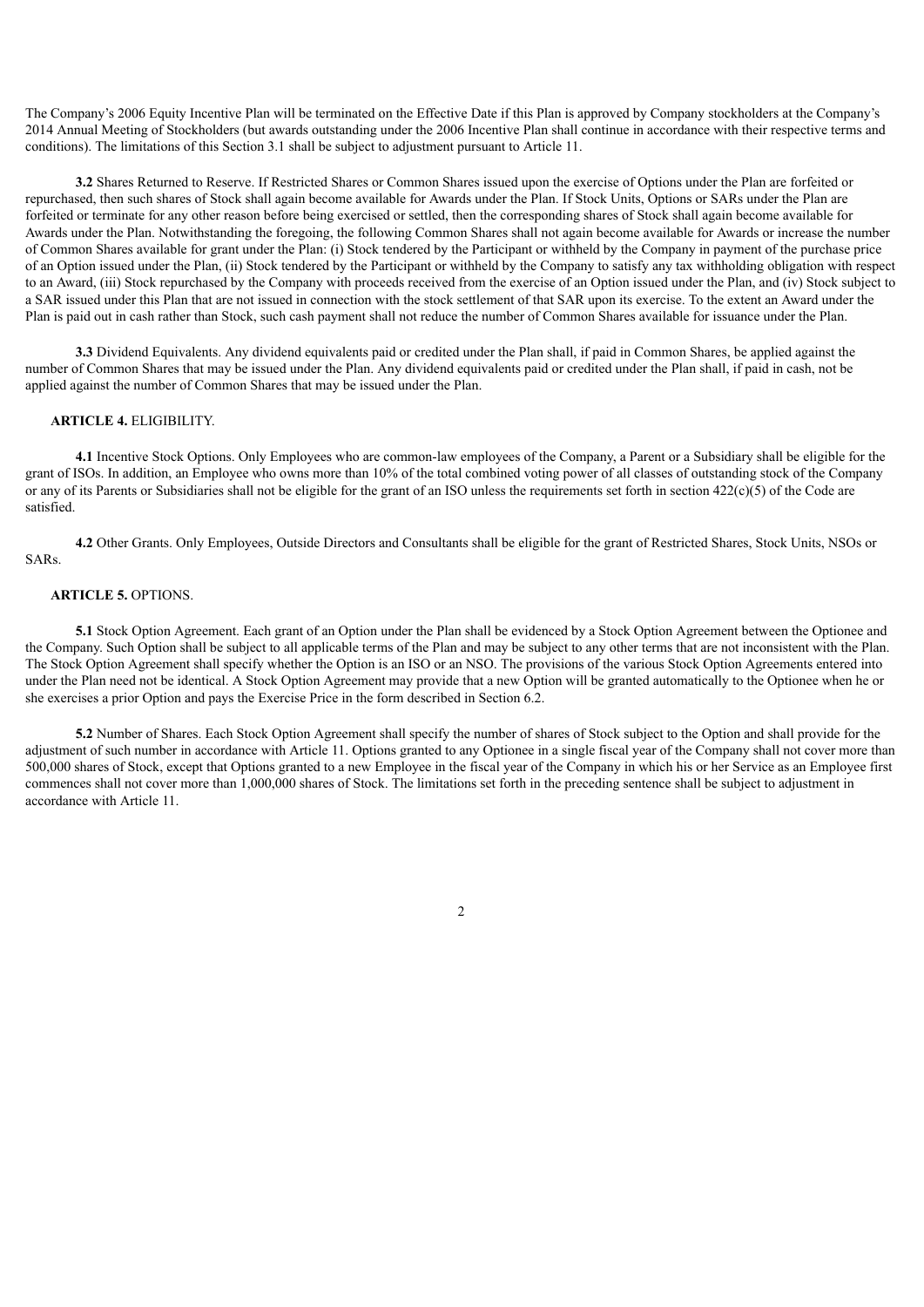**5.3** Exercise Price. Each Stock Option Agreement shall specify the Exercise Price; provided that the Exercise Price under an Option shall in no event be less than 100% of the Fair Market Value of a share of Stock on the date of grant.

**5.4** Exercisability and Term. Each Stock Option Agreement shall specify the date or event when all or any installment of the Option is to become exercisable and vested. The Stock Option Agreement shall also specify the term of the Option; provided that the term of an Option shall in no event exceed seven (7) years from the date of grant. A Stock Option Agreement may provide for accelerated exercisability in the event of the Optionee's death, disability or retirement or other events and may provide for expiration prior to the end of its term in the event of the termination of the Optionee's Service.

### **ARTICLE 6.** PAYMENT FOR OPTION SHARES.

**6.1** General Rule. The entire Exercise Price of shares of Stock issued upon exercise of Options shall be payable in cash or cash equivalents at the time when such shares of Stock are purchased, except that the Administrator at its sole discretion may accept payment of the Exercise Price in any other form(s) described in this Article 6. However, if the Optionee is an Outside Director or executive officer of the Company, he or she may pay the Exercise Price in a form other than cash or cash equivalents only to the extent permitted by section 13(k) of the Exchange Act.

**6.2** Surrender of Stock. With the Administrator's consent, all or any part of the Exercise Price may be paid by surrendering, or attesting to the ownership of, shares of Stock that are already owned by the Optionee. Such shares of Stock shall be valued at their Fair Market Value on the date when the new shares of Stock are purchased under the Plan.

**6.3** Exercise/Sale. With the Administrator's consent, all or any part of the Exercise Price and any withholding taxes may be paid by delivering (on a form prescribed by the Company) an irrevocable direction to a securities broker approved by the Company to sell all or part of the shares of Stock being purchased under the Plan and to deliver all or part of the sales proceeds to the Company.

**6.4** Promissory Note. With the Administrator's consent, all or any part of the Exercise Price and any withholding taxes may be paid by delivering (on a form prescribed by the Company) a full-recourse promissory note.

**6.5** Other Forms of Payment. With the Administrator's consent, all or any part of the Exercise Price and any withholding taxes may be paid in any other form that is consistent with applicable laws, regulations and rules.

#### **ARTICLE 7.** AUTOMATIC AWARD GRANTS TO OUTSIDE DIRECTORS.

**7.1** Initial Grants. Each Outside Director who first becomes a member of the Board shall receive a one-time grant covering such number and type or types of Awards, and with such terms and conditions, including vesting, as shall be determined from time to time by the Board or its Compensation Committee, in its discretion. Such Awards shall be granted on the date when such Outside Director first joins the Board. An Outside Director who previously was an Employee shall not receive a grant under this Section 7.1.

**7.2** Annual Grants. Upon the conclusion of each regular annual meeting of the Company's stockholders (or such other time as determined by the Board or its Committee), each Outside Director who will continue serving as a member of the Board thereafter shall receive an automatic grant covering such number and type or types of Awards, and with such terms and conditions, including vesting, as shall be determined from time to time by the Board or its Compensation Committee, in its discretion, except that such Awards shall not be granted in the calendar year in which the same Outside Director received the Award(s) described in Section 7.1. An Outside Director who previously was an Employee shall be eligible to receive grants under this Section 7.2.

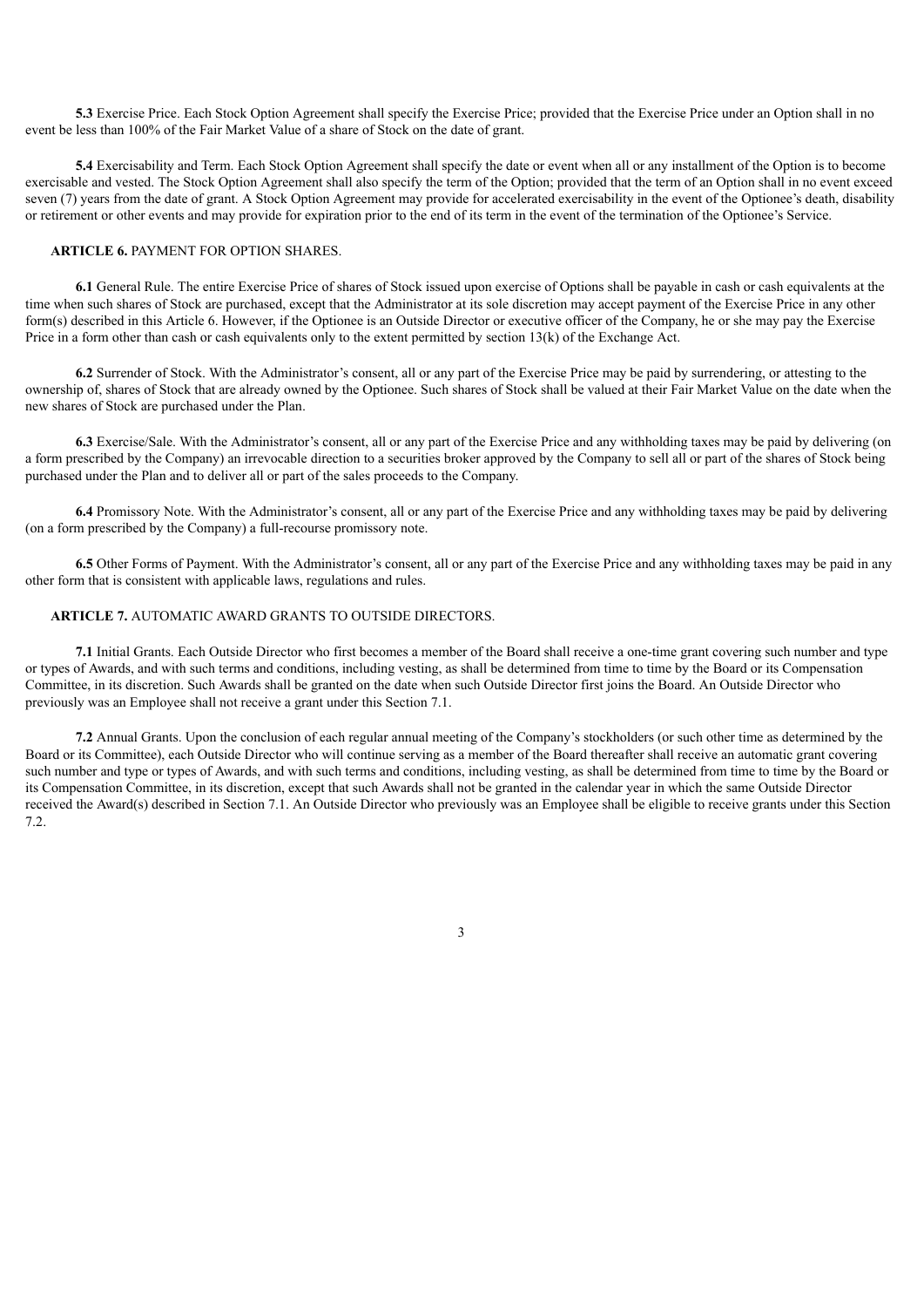**7.3** Accelerated Exercisability. All Awards granted to an Outside Director under this Article 7 shall also become exercisable in full in the event that the Company is subject to a Change in Control before such Outside Director's Service terminates. Acceleration of exercisability may also be required by Section 11.3.

**7.4** Exercise Price. The Exercise Price under all NSOs granted to an Outside Director under this Article 7 shall be equal to 100% of the Fair Market Value of a share of Stock on the date of grant, payable in one of the forms described in Sections 6.1, 6.2 and 6.3.

**7.5** Term. All NSOs granted to an Outside Director under this Article 7 shall terminate on the earlier of (a) the date seven (7) years after the date of grant or (b) a date following the termination of such Outside Director's Service, as described herein, or such earlier time as is specified by the Board or its Compensation Committee, in its discretion. If an Outside Director's Service terminates for any reason except death or Total and Permanent Disability, then the Outside Director's NSOs shall expire at the close of business at Company headquarters on the date three months after the Outside Director's Service termination date. If an Outside Director dies before his or her Service terminates, then the Outside Director's NSOs shall expire at the close of business at Company headquarters on the date 12 months after the date of death. If an Outside Director's Service terminates because of the Outside Director's Total and Permanent Disability, then the Outside Director's NSOs shall expire at the close of business at Company headquarters on the date 12 months after the Outside Director's Service termination date.

#### **ARTICLE 8.** STOCK APPRECIATION RIGHTS.

**8.1** SAR Agreement. Each grant of a SAR under the Plan shall be evidenced by a SAR Agreement between the Optionee and the Company. Such SAR shall be subject to all applicable terms of the Plan and may be subject to any other terms that are not inconsistent with the Plan. The provisions of the various SAR Agreements entered into under the Plan need not be identical.

**8.2** Number of Shares. Each SAR Agreement shall specify the number of shares of Stock to which the SAR pertains and shall provide for the adjustment of such number in accordance with Article 11. SARs granted to any Optionee in a single fiscal year shall in no event pertain to more than 500,000 shares of Stock, except that SARs granted to a new Employee in the fiscal year of the Company in which his or her Service as an Employee first commences shall not pertain to more than 1,000,000 shares of Stock. The limitations set forth in the preceding sentence shall be subject to adjustment in accordance with Article 11.

**8.3** Exercise Price. Each SAR Agreement shall specify the Exercise Price; provided that the Exercise Price under an SAR shall in no event be less than 100% of the Fair Market Value of a share of Stock on the date of grant.

**8.4** Exercisability and Term. Each SAR Agreement shall specify the date when all or any installment of the SAR is to become exercisable. The SAR Agreement shall also specify the term of the SAR; provided that the term of the SAR shall in no event exceed seven (7) years from the date of grant. A SAR Agreement may provide for accelerated exercisability in the event of the Optionee's death, disability or retirement or other events and may provide for expiration prior to the end of its term in the event of the termination of the Optionee's Service. SARs may be awarded in combination with Options, and such an Award may provide that the SARs will not be exercisable unless the related Options are forfeited. A SAR may be included with an ISO only at the time of grant but may be included with an NSO at the time of grant or thereafter. A SAR granted under the Plan may provide that it will be exercisable only in the event of a Change in Control.

**8.5** Exercise of SARs. Upon exercise of a SAR, the Optionee (or any person having the right to exercise the SAR after his or her death) shall receive from the Company (a) shares of Stock, (b) cash or (c) a combination of shares of Stock and cash, as the Administrator shall determine. The amount of cash and/or the Fair Market Value of shares of Stock received upon exercise of SARs shall, in the aggregate, not exceed the amount by which the Fair Market Value (on the date of surrender) of the shares of Stock subject to the SARs exceeds the Exercise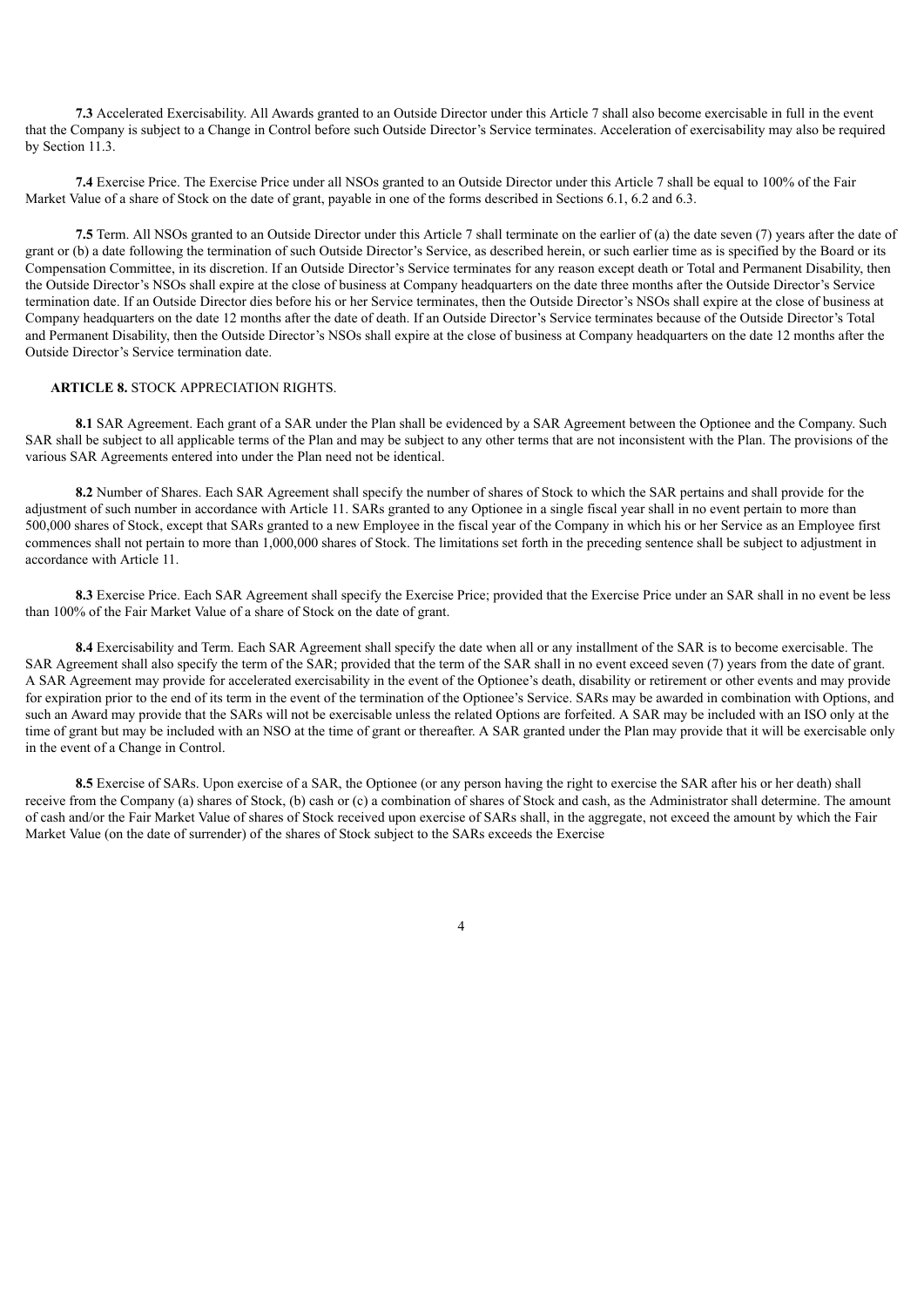Price. If, on the date when a SAR expires, the Exercise Price under such SAR is less than the Fair Market Value on such date but any portion of such SAR has not been exercised or surrendered, then such SAR shall automatically be deemed to be exercised as of such date with respect to such portion. A SAR Agreement may also provide for an automatic exercise of the SAR on an earlier date.

#### **ARTICLE 9.** RESTRICTED SHARES.

**9.1** Restricted Stock Agreement. Each grant of Restricted Shares under the Plan shall be evidenced by a Restricted Stock Agreement between the recipient and the Company. Such Restricted Shares shall be subject to all applicable terms of the Plan and may be subject to any other terms that are not inconsistent with the Plan. The provisions of the various Restricted Stock Agreements entered into under the Plan need not be identical.

**9.2** Payment for Awards. Restricted Shares may be sold or awarded under the Plan for such consideration as the Administrator may determine, including (without limitation) cash, cash equivalents, property, full-recourse promissory notes, past services and future services. If the Participant is an Outside Director or executive officer of the Company, he or she may pay for Restricted Shares with a promissory note only to the extent permitted by section 13(k) of the Exchange Act. Within the limitations of the Plan, the Administrator may accept the cancellation of outstanding options or SARs in return for the grant of Restricted Shares.

**9.3** Vesting Conditions. Each Award of Restricted Shares may or may not be subject to vesting. Any vesting shall occur, in full or in installments, upon satisfaction of the conditions specified in the Restricted Stock Agreement. The Administrator may include among such conditions the requirement that the performance of the Company or a business unit of the Company for a specified period of one or more fiscal years equal or exceed a target determined in advance by the Administrator. Such target shall be based on one or more Performance Goals. The Administrator shall identify such target not later than the 90th day of such period. In no event shall more than 500,000 Restricted Shares that are subject to performance-based vesting conditions be granted to any Participant in a single fiscal year of the Company, subject to adjustment in accordance with Article 11. A Restricted Stock Agreement may provide for accelerated vesting in the event of the Participant's death, disability or retirement or other events.

**9.4** Voting and Dividend Rights. The holders of Restricted Shares awarded under the Plan shall have the same voting, dividend and other rights as the Company's other stockholders. A Restricted Stock Agreement may require that the holders of Restricted Shares invest any cash dividends received in additional Restricted Shares. Any additional Restricted Shares that represent share dividends shall be subject to the same conditions and restrictions as the Award with respect to which the dividends were paid.

#### **ARTICLE 10.** STOCK UNITS.

**10.1** Stock Unit Agreement. Each grant of Stock Units under the Plan shall be evidenced by a Stock Unit Agreement between the recipient and the Company. Such Stock Units shall be subject to all applicable terms of the Plan and may be subject to any other terms that are not inconsistent with the Plan. The provisions of the various Stock Unit Agreements entered into under the Plan need not be identical.

**10.2** Payment for Awards. To the extent that an Award is granted in the form of Stock Units, no cash consideration shall be required of the Award recipients. Within the limitations of the Plan, the Administrator may accept the cancellation of outstanding options or SARs in return for the grant of Stock Units.

**10.3** Vesting Conditions. Each Award of Stock Units may or may not be subject to vesting. Vesting shall occur, in full or in installments, upon satisfaction of the conditions specified in the Stock Unit Agreement. The Administrator may include among such conditions the requirement that the performance of the Company or a business unit of the Company for a specified period of one or more fiscal years equal or exceed a target determined in advance by the Administrator. Such target shall be based on one or more Performance Goals. The Administrator shall identify such target not later than the 90th day of such period. In no event shall more than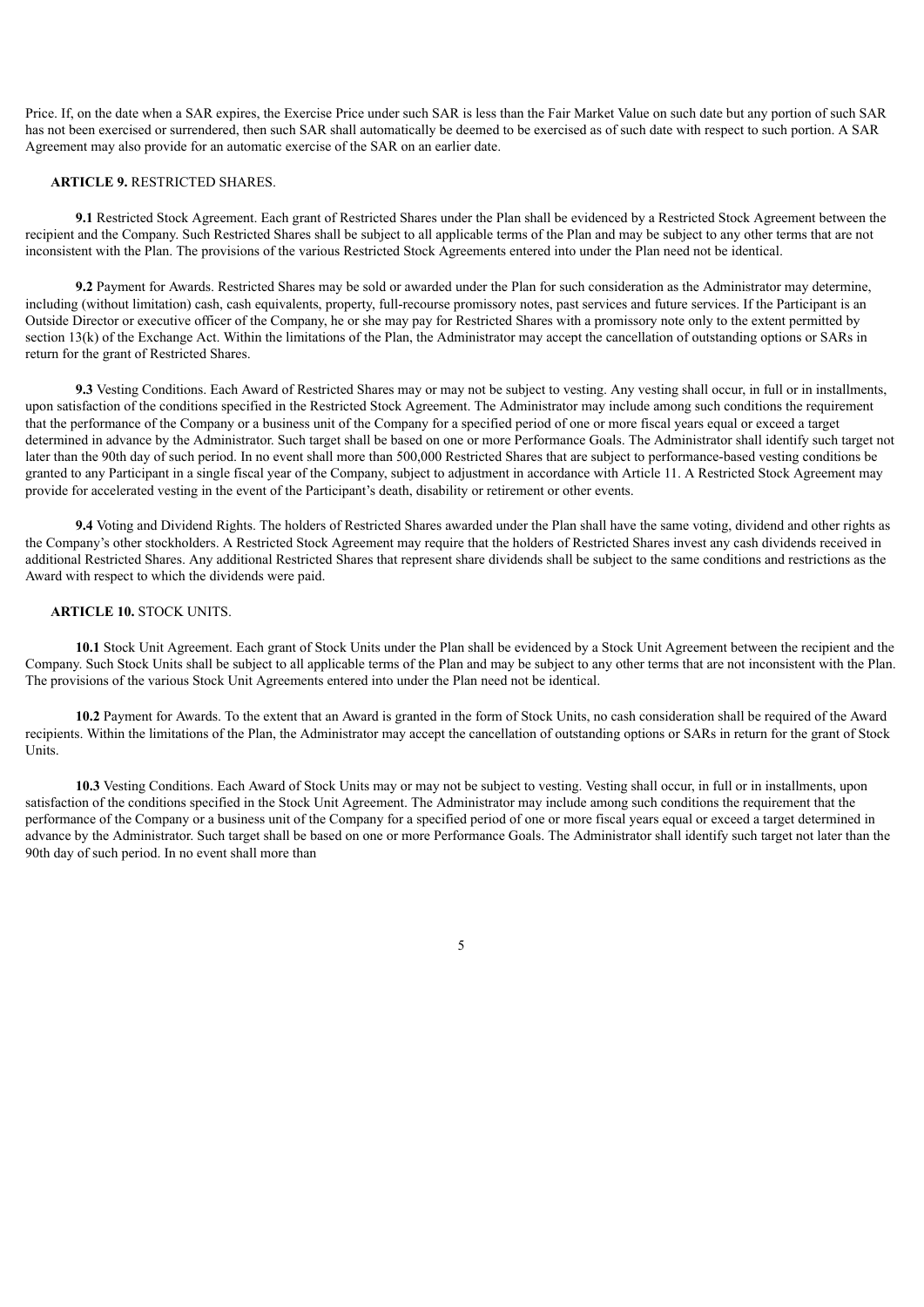500,000 Stock Units that are subject to performance-based vesting conditions be granted to any Participant in a single fiscal year of the Company, subject to adjustment in accordance with Article 11. A Stock Unit Agreement may provide for accelerated vesting in the event of the Participant's death, disability or retirement or other events.

**10.4** Voting and Dividend Rights. The holders of Stock Units shall have no voting rights. Prior to settlement or forfeiture, any Stock Unit awarded under the Plan may, at the Administrator's discretion, carry with it a right to dividend equivalents. Such right would entitle the holder to be credited with an amount equal to all cash dividends paid on one share of Stock while the Stock Unit is outstanding, which shall be subject to the terms of the Stock Unit Agreement. Dividend equivalents may be converted into additional Stock Units. Settlement of dividend equivalents may be made in the form of cash, in the form of shares of Stock, or in a combination of both. Prior to distribution, any dividend equivalents that are not paid shall be subject to the same conditions and restrictions as the Stock Units to which they attach.

**10.5** Form and Time of Settlement of Stock Units. Settlement of vested Stock Units may be made in the form of (a) cash, (b) shares of Stock or (c) any combination of both, as determined by the Administrator. The actual number of Stock Units eligible for settlement may be larger or smaller than the number included in the original Award, based on predetermined performance factors. Methods of converting Stock Units into cash may include (without limitation) a method based on the average Fair Market Value of shares of Stock over a series of trading days. Vested Stock Units may be settled in a lump sum or in installments. The distribution may occur or commence when all vesting conditions applicable to the Stock Units have been satisfied or have lapsed, or it may be deferred to any later date. The amount of a deferred distribution may be increased by an interest factor or by dividend equivalents. Until an Award of Stock Units is settled, the number of such Stock Units shall be subject to adjustment pursuant to Article 11.

**10.6** Death of Recipient. Any Stock Units Award that becomes payable after the recipient's death shall be distributed to the recipient's beneficiary or beneficiaries. Each recipient of a Stock Units Award under the Plan shall designate one or more beneficiaries for this purpose by filing the prescribed form with the Company. A beneficiary designation may be changed by filing the prescribed form with the Company at any time before the Award recipient's death. If no beneficiary was designated or if no designated beneficiary survives the Award recipient, then any Stock Units Award that becomes payable after the recipient's death shall be distributed to the recipient's estate.

**10.7** Creditors' Rights. A holder of Stock Units shall have no rights other than those of a general creditor of the Company. Stock Units represent an unfunded and unsecured obligation of the Company, subject to the terms and conditions of the applicable Stock Unit Agreement.

## **ARTICLE 11.** ADJUSTMENTS, DISSOLUTION OR LIQUIDATION, REORGANIZATIONS.

**11.1** Adjustments. In the event of a subdivision of the outstanding shares of Stock, a declaration of a dividend payable in Common Shares (other than regular, ongoing dividends) or other distribution (whether in the form of cash or Common Shares), recapitalization, stock split, reverse stock split, reorganization, merger, consolidation, split-up, spin-off, combination, repurchase, or exchange of Common Shares, or other change in the corporate structure of the Company affecting the Common Shares such that an adjustment is determined by the Administrator (in its discretion) to be appropriate to prevent dilution or enlargement of benefits intended to be made available under the Plan, then the Administrator shall, in such manner as it may deem equitable, adjust each of the following:

- (a) The number of Options, SARs, Restricted Shares and Stock Units available for future Awards under Article 3;
- (b) The limitations set forth in Sections 5.2, 8.2, 9.3 and 10.3;
- (c) The number of shares of Stock covered by each outstanding Option and SAR;
- (d) The Exercise Price under each outstanding Option and SAR;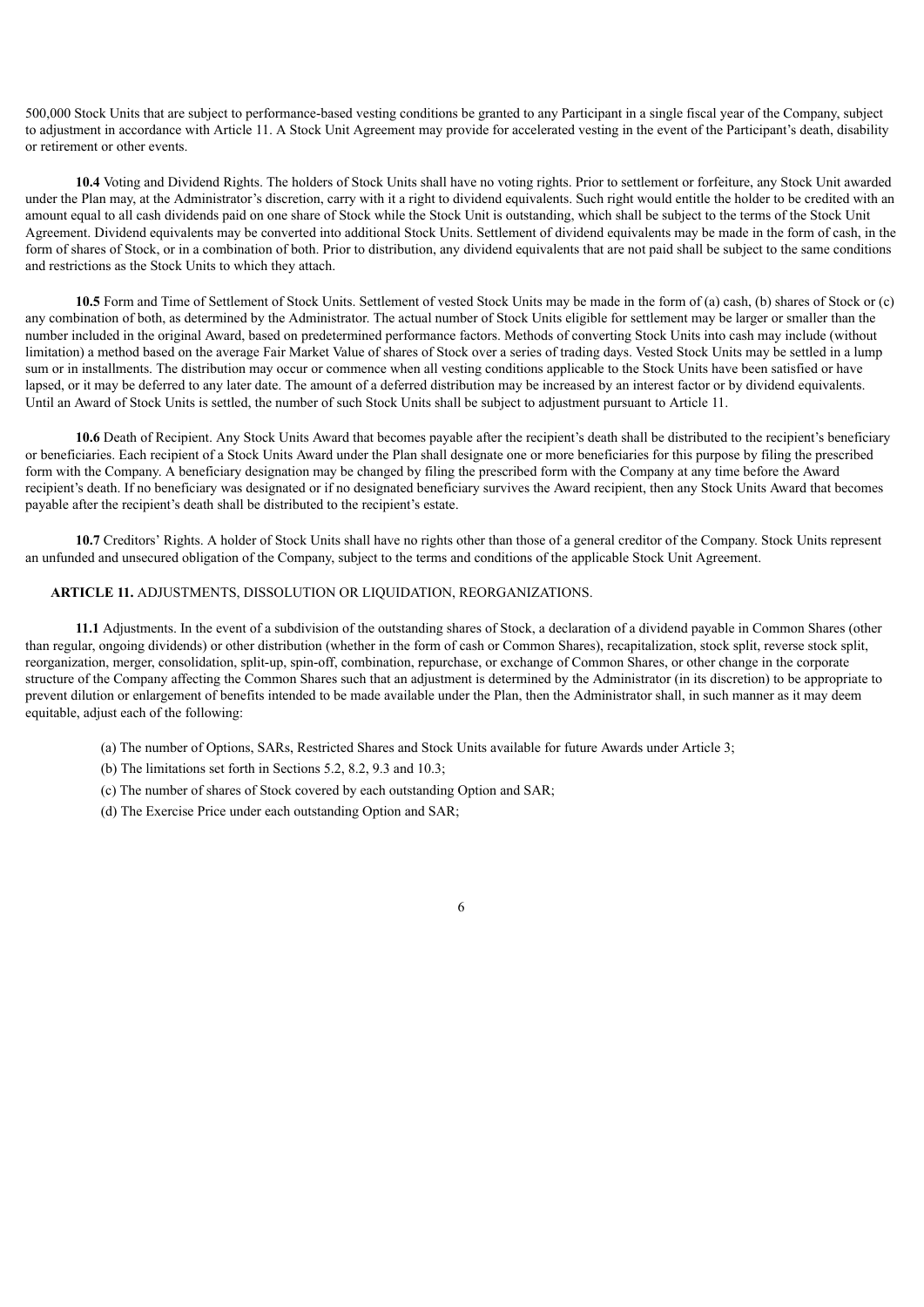- (e) The number of shares of Stock covered by an Option to be granted under Article 7; or
- (f) The number of Stock Units included in any prior Award that has not yet been settled.

In the event of a declaration of an extraordinary dividend payable in a form other than shares of Stock in an amount that has a material effect on the price of shares of Stock, the Administrator shall make such adjustments as it, in its sole discretion, deems appropriate in one or more of the foregoing. Except as provided in this Article 11, a Participant shall have no rights by reason of any issuance by the Company of stock of any class or securities convertible into stock of any class, any subdivision or consolidation of shares of stock of any class, the payment of any stock dividend or any other increase or decrease in the number of shares of stock of any class.

**11.2** Dissolution or Liquidation. To the extent not previously exercised or settled, Options, SARs and Stock Units shall terminate immediately prior to the dissolution or liquidation of the Company.

**11.3** Change in Control. In the event of a Change in Control, all outstanding Awards shall be treated as the Administrator (in its discretion) determines, which need provide for treatment of all outstanding Awards (or a portion thereof) in an identical manner and may be effected without consent of a Participant. Such treatment shall provide for one or more of the following:

(a) The Administrator shall have the discretion, exercisable either at the time an Award is granted or at any time the Award remains outstanding, to provide for automatic acceleration of vesting upon occurrence of a Change in Control, whether or not the Award is assumed or replaced in the Change in Control, or in connection with a termination of a Participant's Service following a Change in Control.

(b) The assumption of any outstanding Awards by the surviving, continuing, successor or purchasing entity or its parent, provided that the assumption of Options or SARs shall comply with section 424(a) of the Code (whether or not the Options are ISOs).

(c) The substitution by the surviving corporation or its parent of new awards for any outstanding Awards, provided that the substitution of Options or SARs shall comply with section 424(a) of the Code (whether or not the Options are ISOs).

(d) Full exercisability of any outstanding Options and SARs and full vesting of the shares of Stock subject to such Options and SARs, followed by the cancellation of such Options and SARs. The full exercisability of any Options and SARs and full vesting of such shares of Stock may be contingent on the closing of the Change in Control. The Optionees shall be able to exercise such Options and SARs during a period preceding the closing date of the Change in Control. Any exercise of such Options and SARs during such period may be contingent on the closing of the Change in Control.

(e) The cancellation of any outstanding Options and SARs and a payment to the Optionees equal to the excess of (i) the Fair Market Value of the shares of Stock subject to such Options and SARs (whether or not such Options and SARs are then exercisable or such shares of Stock are then vested) as of the closing date of such Change in Control over (ii) their Exercise Price. Such payment shall be made in the form of cash, cash equivalents, or securities of the surviving corporation or its parent with a Fair Market Value equal to the required amount. Such payment may be made in installments and may be deferred until the date or dates when such Options and SARs would have become exercisable or such shares of Stock would have vested. Such payment may be subject to vesting based on the Optionee's continuing Service, provided that the vesting schedule shall not be less favorable to the Optionee than the schedule under which such Options and SARs would have become exercisable or such shares of Stock would have vested. If the Exercise Price of the shares of Stock subject to such Options and SARs exceeds the Fair Market Value of such shares of Stock, then such Options and SARs may be cancelled without making a payment to the Optionees. For purposes of this Subsection (e), the Fair Market Value of any security shall be determined without regard to any vesting conditions that may apply to such security.

(f) The cancellation of any outstanding Stock Units and a payment to the Participants equal to the Fair Market Value of the shares of Stock subject to such Stock Units (whether or not such Stock Units are then vested) as of the closing date of such Change in Control. Such payment shall be made in the form of cash, cash equivalents, or securities of the surviving corporation or its parent with a Fair Market Value equal to the required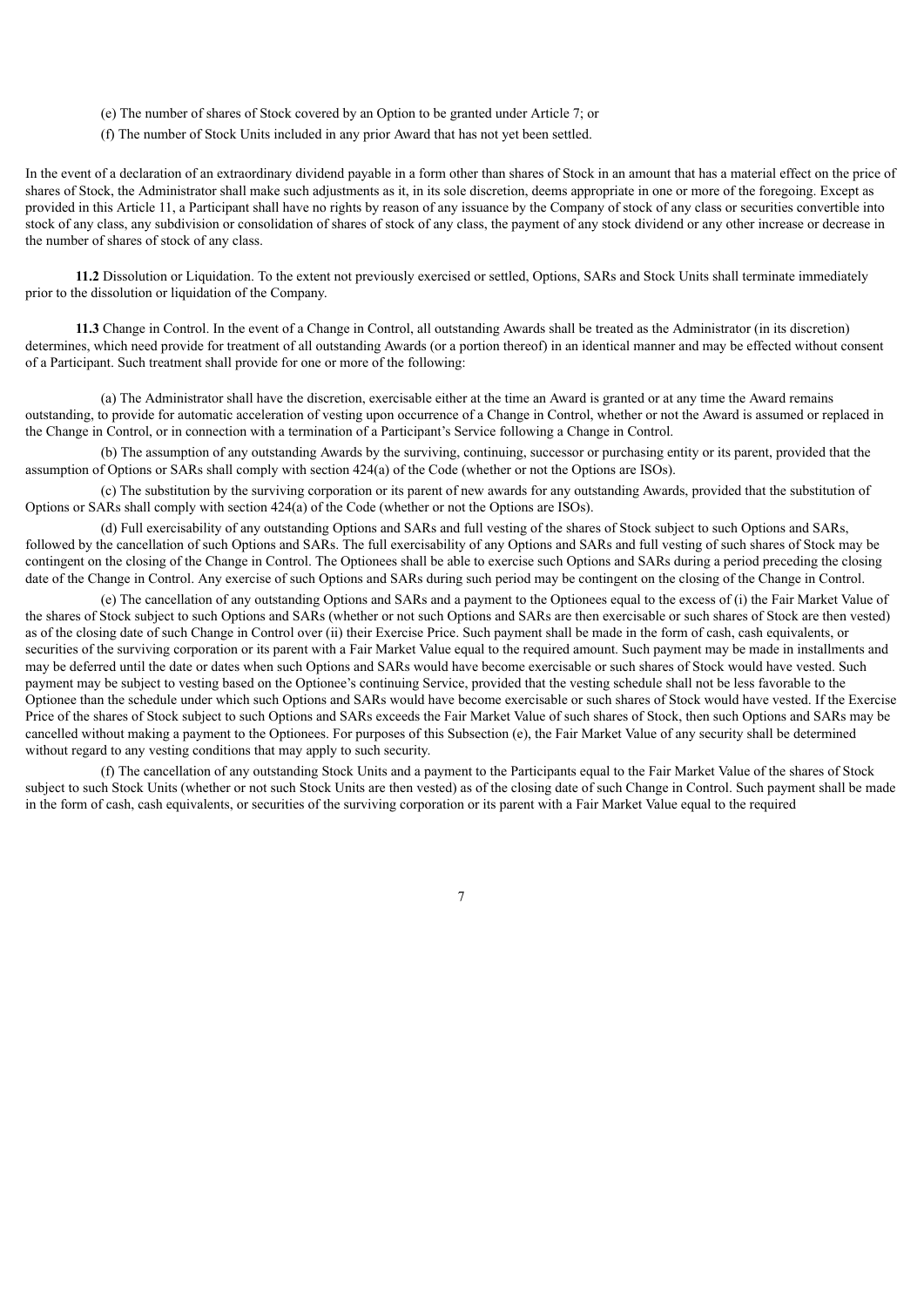amount. Such payment may be made in installments and may be deferred until the date or dates when such Stock Units would have vested. Such payment may be subject to vesting based on the Participant's continuing Service, provided that the vesting schedule shall not be less favorable to the Participant than the schedule under which such Stock Units would have vested. For purposes of this Subsection (f), the Fair Market Value of any security shall be determined without regard to any vesting conditions that may apply to such security.

#### **ARTICLE 12.** PERFORMANCE-BASED COMPENSATION UNDER CODE SECTION 162(m).

**12.1** General. If the Administrator, in its discretion, decides to grant an Award intended to qualify as "performance-based compensation" under Code Section 162(m), the provisions of this Section 12 will control over any contrary provision in the Plan; provided, however, that the Administrator may in its discretion grant Awards that are not intended to qualify as "performance-based compensation" under Section 162(m) of the Code to such Participants that are based on Performance Goals or other specific criteria or goals but that do not satisfy the requirements of this Article 12.

**12.2** Performance Goals. The granting and/or vesting of Awards of Restricted Stock or Stock Units or other incentives under the Plan may, in the discretion of the Administrator, be made subject to the achievement of one or more Performance Goals.

**12.3** Procedures. To the extent necessary to comply with the performance-based compensation provisions of Code Section 162(m), with respect to any Award granted subject to Performance Goals, within the first twenty-five percent (25%) of the Performance Period, but in no event more than ninety (90) days following the commencement of any Performance Period (or such other time as may be required or permitted by Code Section  $162(m)$ ), the Administrator will, in writing, (i) designate one or more Participants to whom an Award will be made, (ii) select the Performance Goals applicable to the Performance Period, (iii) establish the Performance Goals, and amounts of such Awards, as applicable, which may be earned for such Performance Period, and (iv) specify the relationship between Performance Goals and the amounts of such Awards, as applicable, to be earned by each Participant for such Performance Period. Following the completion of each Performance Period, the Administrator will certify in writing whether the applicable Performance Goals have been achieved for such Performance Period. In determining the amounts earned by a Participant, the Administrator will have the right to reduce or eliminate (but not to increase) the amount payable at a given level of performance to take into account additional factors that the Administrator may deem relevant to the assessment of individual or corporate performance for the Performance Period. A Participant will be eligible to receive payment pursuant to an Award for a Performance Period only if the Performance Goals for such period are achieved.

**12.4** Additional Limitations. Notwithstanding any other provision of the Plan, any Award which is granted to a Participant and is intended to constitute qualified performance based compensation under Code Section 162(m) will be subject to any additional limitations set forth in the Code (including any amendment to Section  $162(m)$ ) or any regulations and ruling issued thereunder that are requirements for qualification as qualified performance-based compensation as described in Section 162(m) of the Code, and the Plan will be deemed amended to the extent necessary to conform to such requirements.

#### **ARTICLE 13.** LIMITATION ON RIGHTS.

**13.1** Retention Rights. Neither the Plan nor any Award granted under the Plan shall be deemed to give any individual a right to remain an Employee, Outside Director or Consultant. The Company and its Parents, Subsidiaries and Affiliates reserve the right to terminate the Service of any Employee, Outside Director or Consultant at any time, with or without cause, subject to applicable laws, the Company's certificate of incorporation and bylaws and a written employment agreement (if any).

**13.2** Stockholders' Rights. A Participant shall have no dividend rights, voting rights or other rights as a stockholder with respect to any shares of Stock covered by his or her Award prior to the time when a stock certificate for such shares of Stock is issued or, if applicable, the time when he or she becomes entitled to receive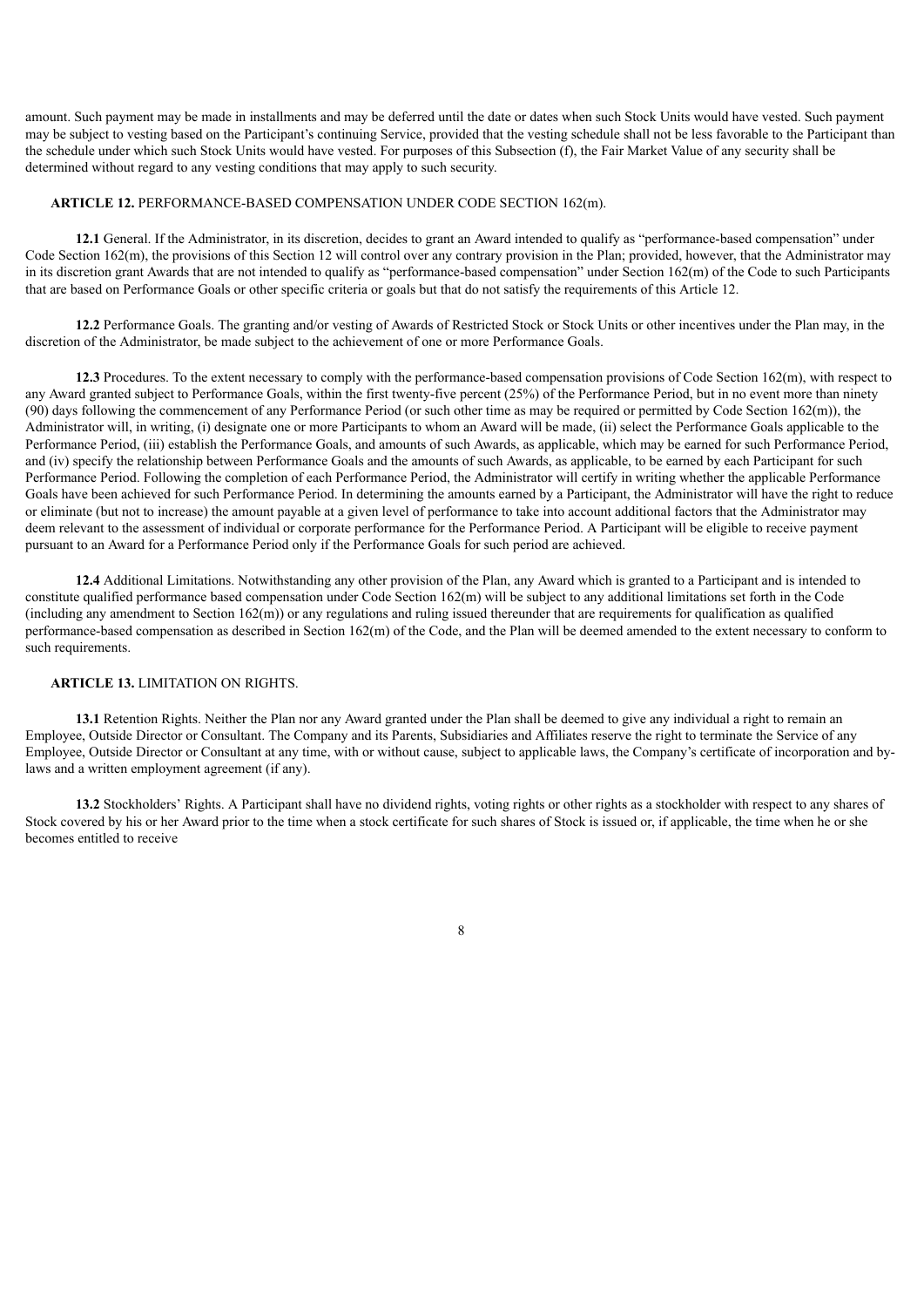such shares of Stock by filing any required notice of exercise and paying any required Exercise Price. No adjustment shall be made for cash dividends or other rights for which the record date is prior to such time, except as expressly provided in the Plan.

**13.3** Regulatory Requirements. Any other provision of the Plan notwithstanding, the obligation of the Company to issue shares of Stock under the Plan shall be subject to all applicable laws, rules and regulations and such approval by any regulatory body as may be required. The Company reserves the right to restrict, in whole or in part, the delivery of shares of Stock pursuant to any Award prior to the satisfaction of all legal requirements relating to the issuance of such shares of Stock, to their registration, qualification or listing or to an exemption from registration, qualification or listing.

**13.4** Transferability of Awards. No Awards granted under this Plan may be sold, transferred, pledged, assigned, or otherwise alienated or hypothecated, other than by will, by the laws of descent and distribution, or beneficiary designations under procedures established by the Administrator. All rights with respect to an Award granted to a Participant shall be available during his or her lifetime only to the Participant. Notwithstanding the foregoing, the Administrator may, in its sole discretion, permit transfers of Awards for estate planning and charitable purposes in accordance with procedures it establishes.

#### **ARTICLE 14.** WITHHOLDING TAXES.

**14.1** General. To the extent required by applicable federal, state, local or foreign law, a Participant or his or her successor shall make arrangements satisfactory to the Company for the satisfaction of any withholding tax obligations that arise in connection with the Plan. The Company shall not be required to issue any shares of Stock or make any cash payment under the Plan until such obligations are satisfied.

**14.2** Share Withholding. To the extent that applicable law subjects a Participant to tax withholding obligations, the Administrator may permit such Participant to satisfy all or part of such minimum required withholding obligations by having the Company withhold all or a portion of any shares of Stock that otherwise would be issued to him or her or by surrendering all or a portion of any shares of Stock that he or she previously acquired. Such shares of Stock shall be valued at their Fair Market Value on the date when they are withheld or surrendered.

#### **ARTICLE 15**. FUTURE OF THE PLAN.

**15.1** Term of the Plan. The Plan shall become effective on the Effective Date and shall remain in effect until the earlier of (a) the date when the Plan is terminated under Section 15.2 or (b) the 10th anniversary of the Effective Date.

**15.2** Amendment or Termination. The Board may, at any time and for any reason, amend or terminate the Plan. No Awards shall be granted under the Plan after the termination thereof. The termination of the Plan, or any amendment thereof, shall not affect any Award previously granted under the Plan.

**15.3** Stockholder Approval. An amendment of the Plan shall be subject to the approval of the Company's stockholders only to the extent required by applicable laws, regulations or rules.

#### **ARTICLE 16.** DEFINITIONS.

(a) "**Administrator**" means the Board or any of its Committees that will be administering the Plan, in accordance with Article 2.

(b) "**Affiliate**" means any corporation or other entity (including, but not limited to, partnerships and joint ventures) controlling, controlled by, or under common control with the Company.

 $\mathbf Q$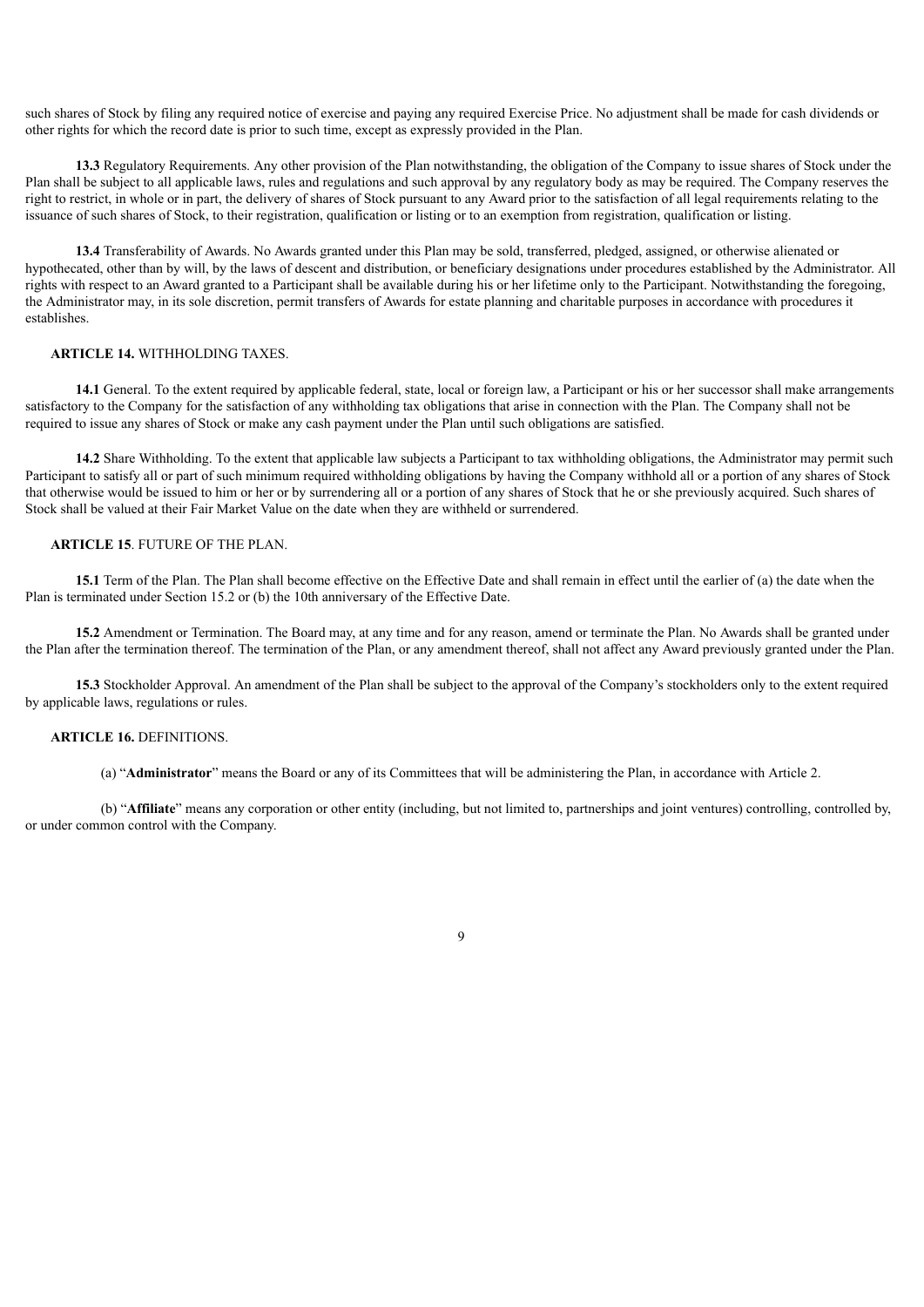(c) "**Award**" means any award of an Option, a SAR, a Restricted Share or a Stock Unit under the Plan.

(d) "**Board**" means the Company's Board of Directors, as constituted from time to time.

#### (e) "**Change in Control**" means:

(a) The consummation of a merger or consolidation of the Company with or into another entity or any other corporate reorganization, if persons who were not stockholders of the Company immediately prior to such merger, consolidation or other reorganization own immediately after such merger, consolidation or other reorganization 50% or more of the voting power of the outstanding securities of each of (i) the continuing or surviving entity and (ii) any direct or indirect parent corporation of such continuing or surviving entity;

(b) The sale, transfer or other disposition of all or substantially all of the Company's assets;

(c) A change in the effective control of the Company that occurs on the date that a majority of members of the Board is replaced during any twelve (12) month period by directors whose appointment is not endorsed by a majority of the members of the Board prior to the date of the appointment or election; or

(d) Any transaction as a result of which any person is the "beneficial owner" (as defined in Rule 13d-3 under the Exchange Act), directly or indirectly, of securities of the Company representing at least 50% of the total voting power represented by the Company's then outstanding voting securities. For purposes of this Subsection (d), the term "person" shall have the same meaning as when used in sections 13(d) and 14(d) of the Exchange Act but shall exclude (i) a trustee or other fiduciary holding securities under an employee benefit plan of the Company or of a Parent or Subsidiary and (ii) a corporation owned directly or indirectly by the stockholders of the Company in substantially the same proportions as their ownership of the common stock of the Company. For purposes of this subsection (d), the acquisition of additional stock by any one person, who is considered to own more than fifty percent (50%) of the total voting power of the stock of the Company will not be considered an additional Change in Control.

A transaction shall not constitute a Change in Control (i) if its sole purpose is to change the state of the Company's incorporation or to create a holding company that will be owned in substantially the same proportions by the persons who held the Company's securities immediately before such transaction, or (ii) it does not qualify as a change of control event within the meaning of Section 409A.

(f) "**Code**" means the Internal Revenue Code of 1986, as amended.

(g) "**Committee**" means a committee appointed by the Board that consists of one or more Board members or other individuals satisfying all applicable laws. As of the Effective Date, and until otherwise determined by the Board, the Compensation Committee of the Board will serve as the Committee.

(h) "**Common Share**" means one share of common stock of the Company.

(i) "**Company**" means eHealth, Inc., a Delaware corporation.

(j) "**Consultant**" means any consultant, advisor or other person who provides significant services to the Company, a Parent, a Subsidiary or an Affiliate, but who is not an Employee or an Outside Director. However, a person shall not be eligible to be granted an Award if inclusion of that person as a Consultant would cause the Awards and/or Shares available under the Plan to be ineligible for registration on a Form S-8 Registration Statement under the 1933 Act.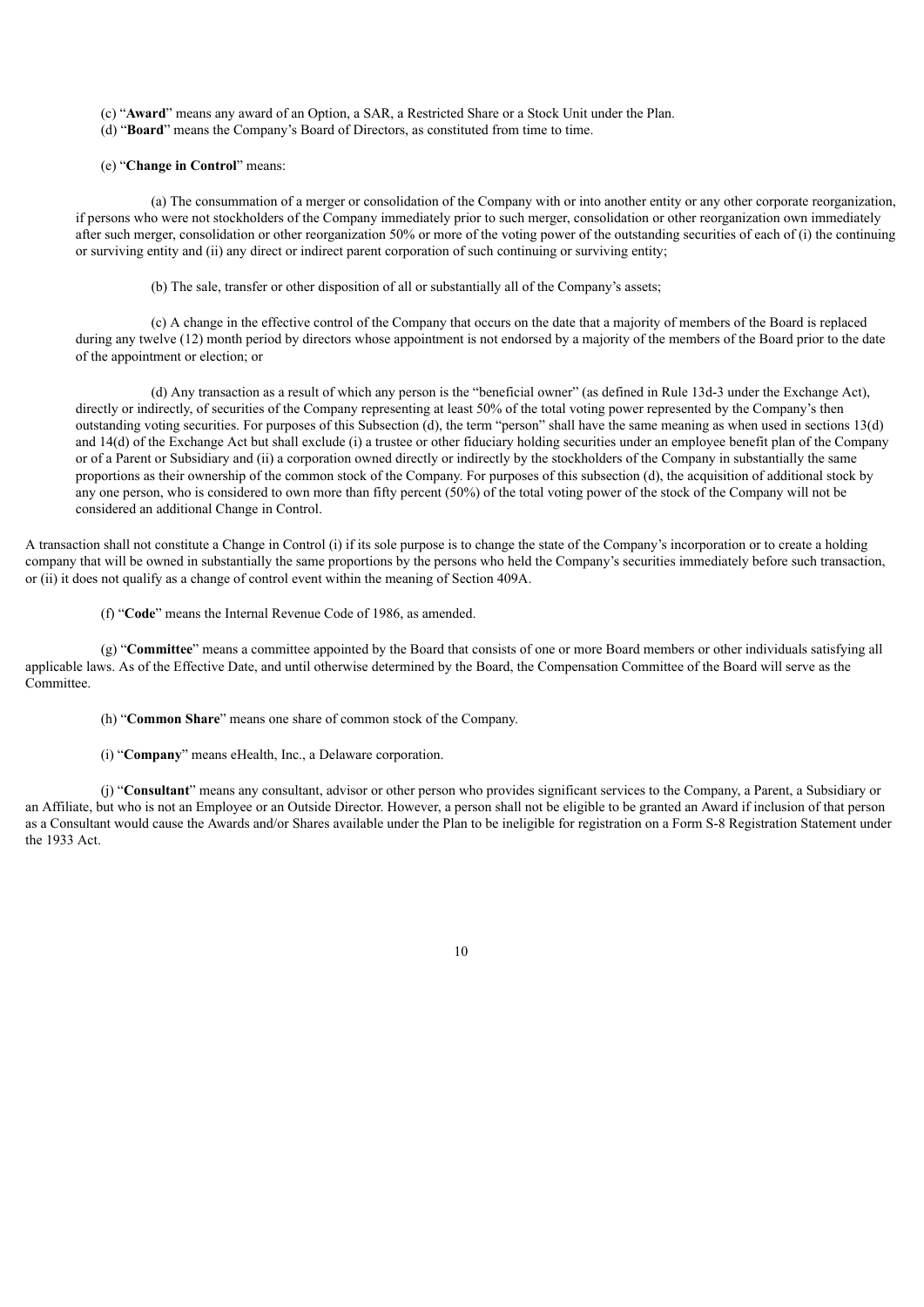(k) "**Employee**" means a common-law employee of the Company, a Parent, a Subsidiary or an Affiliate.

(l) "**Exchange Act**" means the Securities Exchange Act of 1934, as amended.

(m) "**Exercise Price**," in the case of an Option, means the amount for which one share of Stock may be purchased upon exercise of such Option, as specified in the applicable Stock Option Agreement. "Exercise Price," in the case of a SAR, means an amount, as specified in the applicable SAR Agreement, which is subtracted from the Fair Market Value of one share of Stock in determining the amount payable upon exercise of such SAR.

(n) "**Fair Market Value**" means the market price of shares of Stock, determined by the Administrator in good faith on such basis as it deems appropriate. Whenever possible, the determination of Fair Market Value by the Administrator shall be based on the prices reported in The Wall Street Journal or as reported directly to the Company by Nasdaq or a stock exchange. Such determination shall be conclusive and binding on all persons.

- (o) "**ISO**" means an incentive stock option described in section 422(b) of the Code.
- (p) "**NSO**" means a stock option not described in sections 422 or 423 of the Code.
- (q) "**Option**" means an ISO or NSO granted under the Plan and entitling the holder to purchase shares of Stock.
- (r) "**Optione**e" means a person or estate who holds an Option or SAR.
- (s) "**Outside Director**" means a member of the Board who is not an Employee.

(t) "**Parent**" means any corporation (other than the Company) in an unbroken chain of corporations ending with the Company, if each of the corporations other than the Company owns stock possessing 50% or more of the total combined voting power of all classes of stock in one of the other corporations in such chain. A corporation that attains the status of a Parent on a date after the adoption of the Plan shall be considered a Parent commencing as of such date.

(u) "**Participant**" means a person or estate who holds an Award.

(v) "**Performance Goals**" means the goal(s), or combination of goal(s) determined by the Administrator with respect to an Award. The performance goals that may be used by the Administrator may consist of any one or more of the following objective performance criteria, applied to either the Company as a whole or, except with respect to stockholder return metrics, to a region, business unit, affiliate or business segment, and measured either on an absolute basis, a per share basis or relative to a pre-established target, to a previous period's results or to a designated comparison group, and, with respect to financial metrics, which may be determined in accordance with United States Generally Accepted Accounting Principles ("GAAP"), in accordance with accounting principles established by the International Accounting Standards Board ("IASB Principles") or which may be adjusted when established to exclude any items otherwise includable under GAAP or under IASB Principles: (i) cash flow (including operating cash flow or free cash flow), (ii) revenue (on an absolute basis or adjusted for currency effects), (iii) gross margin, (iv) operating expenses or operating expenses as a percentage of revenue, (v) earnings (which may include earnings before interest and taxes, earnings before taxes, net earnings or EBITDA), (vi) earnings per share, (vii) stock price, (viii) return on equity, (ix) total stockholder return, (x) growth in stockholder value relative to the moving average of the S&P 500 Index, or another index, (xi) return on capital, (xii) return on assets or net assets, (xiii) return on investment, (xiv) economic value added, (xv) operating income or net operating income, (xvi) operating margin, (xvii) market share, (xviii) overhead or other expense reduction, (xix) credit rating, (xx) objective customer indicators, (xxi) improvements in productivity, (xxii) attainment of objective operating goals, (xxiii) objective employee metrics, (xxiv) return